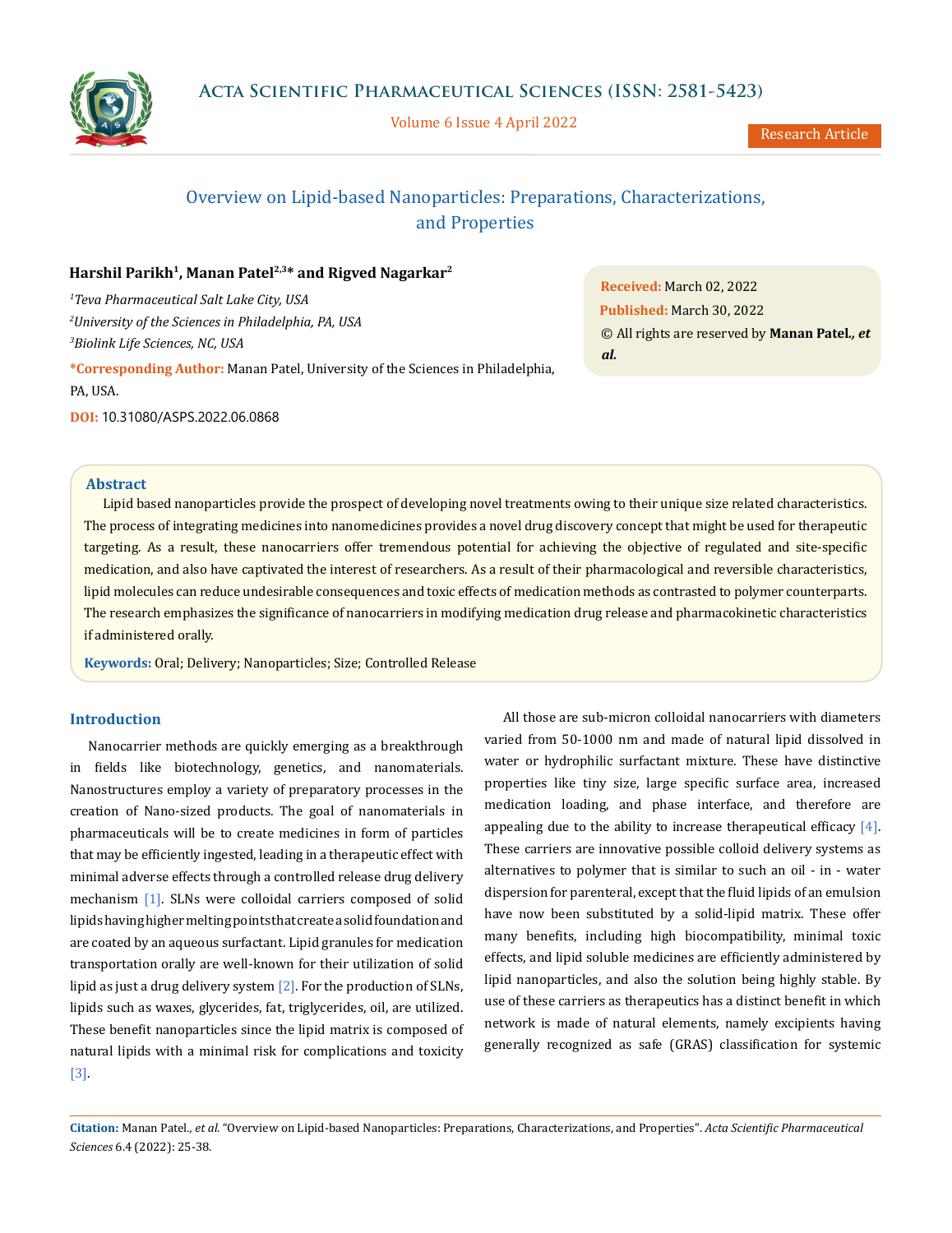and injectable delivery, that reduces toxicity. The toxicity of these carriers could be ascribed to the nonionic additives and preservative chemicals employed in their manufacture [5]. For *in vitro* study, carriers produced at a dose of 2.5 percent lipid has no harmful effects [6]. Particularly lipid levels greater or above 10% were demonstrated to provide an 80% survival in normal granulocyte growth. In addition, at 0.5 percent levels, certain polymeric nanocarriers caused total apoptosis. Furthermore, a maximum load capability for even a wide variety of medications, particularly those with lipid soluble characteristics, can be obtained [7]. These could be made by replacing the fluid lipid in  $o/w$  nano or micro emulsions with a lipid matrix made up of solid. Generally, a solid based matrix has several benefits over a liquid-based core [8]. Emulsions and liposomes typically exhibit a loss of encapsulating medication safety and release of drugs as uncontrolled. They have the same solid lipid-based core as polymeric loaded nanoparticles. Furthermore, they are inexpensive, and ingredients and production processes, as well as the profit margins are not significantly greater than any of those developed for development of injectable mixtures. Lipid based nanocarriers have considerable potential for improving the bioavailability of a few of the least soluble medicines. The release of drug from these carriers inside the intestine is likewise relied on lipase action for lipid-based matrix breakdown inside the gastrointestinal tract. As part of an absorption, the lipasebased complex degrades dietary lipids. The *in vitro* degradation test based upon pancreatic lipase-based complex was designed to acquire valuable data about the breakdown speed of carriers as a factor of a lipid and surfactant employed [9]. Because of presence of a range of lipid assembling morphology, the morphological characteristics improves drug solubility, the formation of assembly morphologies as just a time - dependent, and chemical composition, the physicochemical parameters of lipid drug carriers are very complicated.

## **Benefits**

- Controlled release of drug
- Medication stability is improved;
- Medication stability is improved;
- There is no toxicity of carriers.
- Organic based solvents should be avoided.
- There are no issues with huge manufacturing or sterilizing.
- Bioavailability of trapped natural compounds is elevated.
- Chemically protection of integrated labile chemicals
- These nanoparticles are easier to design as compared to polymeric based nanoparticles
- Higher stability  $[10]$ .

## **Drawbacks associated with SLN**

- Particulate formation
- • Gelation tendencies that are unexpected
- • Polymeric based transition dynamics that are unanticipated
- Burst release [10].

## **Preparation Methods**

Various methods are employed for the preparation of solid lipid nanoparticles are shown in figure 1.



#### **High-pressure homogenization**

These have been utilized as a dependable approach for preparing SLN. Several producers provide affordable homogenizers in a variety of sizes. Particulate in the micron range is produced in conditions of high shear stress and cavitation force. HPH creates nano-based emulsions for parenteral diet. This forces the fluid via a tiny area at increased pressures (100-2,000 bar). Such vesicles are manufactured using cold and hot homogenization methods. In each of these cases, there is a preliminary step. The lipid-based matrix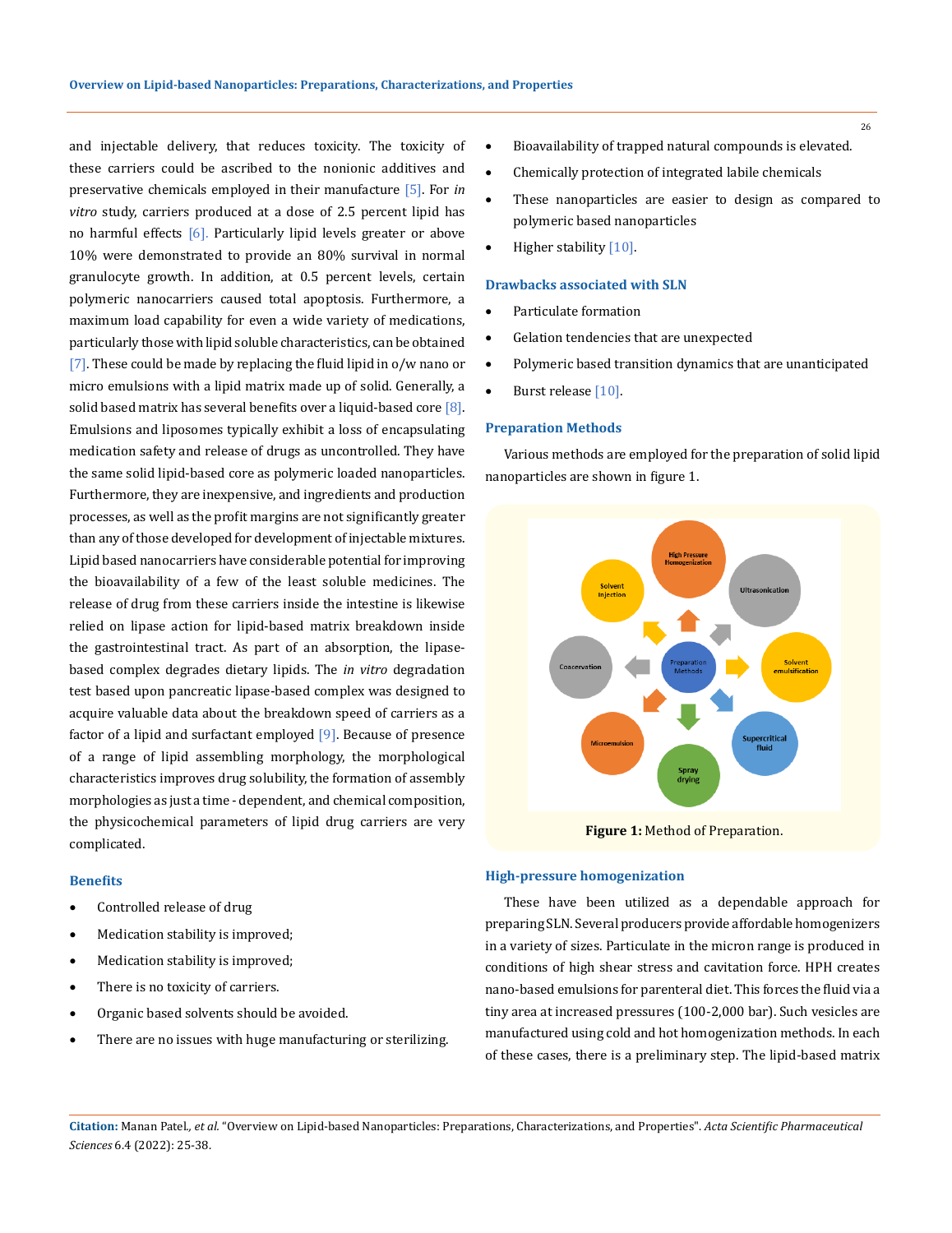utilized throughout this method is derived from natural lipids, lowering the potential of acute and long-term cytotoxicity [11].

## **Hot homogenization**

Temperature above the melting point of a lipid are chosen for all procedures, which may therefore be called emulsion homogenization. At about the same temperatures, a liquid surfactant is utilized to combine lipid and medication. A rapid shear blending machine is being used to create a heated pre-emulsion, culminating inside an o/w emulsion. The solution would then be cooled, which causes the production of lipid- based crystals as well as the creation of carriers. 3-5 rounds of homogenization at 500- 1,500 bar was required for creation of ideal carrier  $[12]$ . The size of the particles increases as the number of repetitions or even the pressure increases. Lastly, the nano-based emulsion is cooled down to room temperature, when lipid recrystallization occurs, resulting in the production of particles [13].

## **Cold homogenization**

The approach was designed to address the issues associated with hot homogenization, like quicker degradation owing to rising temperature, medication loss in homogenization, and unknown polymorphic changes of a lipid owing to intricacy of crystallization. First basic stage, that involves drug solubility throughout the lipid melt, is identical. The subsequent stages are changed; the drugconsisting melt is quickly chilled with solid  $CO<sub>2</sub>$  or liquid nitrogen to provide a homogeneous drug distribution lipid-based matrix. A ball mill can then be used to grind the solid it into fine particles. The normal size of dust obtained would be in the 50 to 100 m range. The tiny particulates are disseminated inside the cooled liquid surfactant. The mixture been exposed to HPH to begin production [11].

## **Ultrasonication**

Sonication or high-speed stirring or were also used to create these carriers. The technique's present in each and every individual facility. The disadvantage of this method was its larger size of particles dispersion reaching into micrometer range, and is the primary source of instability. Throughout this approach, particle gain during storage and possible metallic degradation are serious issues [14].

# **Solvent emulsification**

## **Diffusion process**

Organic based solvents that seem to be partly water - soluble, like methyl acetate, ethyl acetate, isopropyl acetate, benzyl alcohol, and butyl lactate, are commonly seen for this technique. To begin, the organic-based solvent and water are simultaneously filled to achieve the first equilibrium state of both stages. Lipids and medicines are dispersed in a liquid solvent before being mixed in the aqueous solution with mixing to create an o/w-based emulsion. The mixture is mixed with water (vol ratios ranging from 1:5- 1:10) to enable the solvents to diffuse into continuous liquid phase. These develop naturally as a result of lipid deposition, as well as the fluid is subsequently removed through lyophilization [15,16]. The approach avoids subjecting medicines to extreme temperatures and stress, including that caused by high-speed stirring or homogenization at increased pressure. Furthermore, it's also readily upgraded [17]. The method is also applicable to hydrophobic and hydrophilic medicines. Various medicines and biomolecules were encapsulated, including tretinoin, and insulin [18], cyclosporine.

#### **Evaporation process**

The evaporation technique is utilized to create nanoparticles utilizing liquid insoluble organic solvents (e.g., cyclohexane, chloroform, toluene and dichloromethane) [19,20]. To summarize, medication and lipid are mixed inside a solvent mixture, and dispersed inside an aqueous solution to produce nano-based dispersions. The major benefit of this model is that it avoids exposing medicines to extreme temp, making it suitable for enclosing extremely thermo-labile medications. The evaporation technique has drawbacks because it needs hazardous organic solvents as well as the resultant solution is diluted, necessitating additional ultra-filtration or evaporation [21].

## **Supercritical fluid (ScF)**

That is a rather sophisticated approach for producing SLNs. It has specific thermophysical characteristics that could be carefully tuned by small changes in pressure. It is a solvent-free method of manufacturing. The volume and capacity of liquid to liquefy chemicals increase as pressure increases, but velocity stays constant. This is a material that is over its temperature and pressure. At all these temperatures, the liquid seems to have the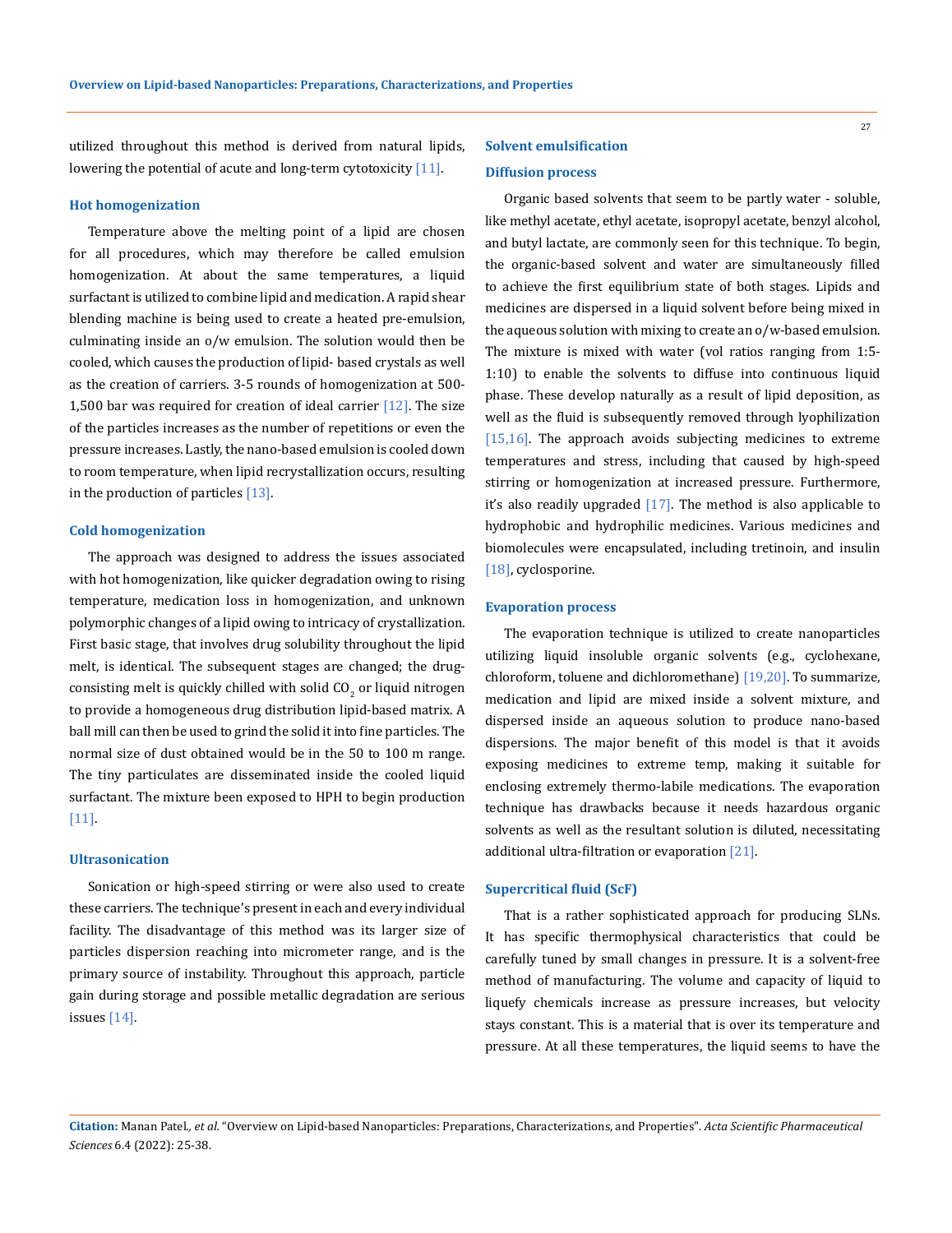following properties: It has a greater mass-transfer rate due to its fluid density, viscosity like gas, and bigger diffusivities than just a conventional fluid. The medication's great absorption in  $SCO<sub>2</sub>$  (solvent) is necessary for rapid expansion of supercritical solutions (RESS) technique to work. The liquid is rapidly expanded through a nozzle in this procedure to transform the solute as nano or micro particles. There have been 3 main variables that govern particle development, and they include a short residence period, a limited amount of time for crystal growth, and larger particle dilution. The griseofulvin was obtained by adding a co-solvent like methanol, which increases solubility of drug in  $\mathrm{SCO}_2$  by roughly  $28$ times. Using a basic capillary tip, drug loaded nanoparticles with diameters ranging from 50-250 nm were created [22].

## **Spray drying**

This is a method of converting a liquid dispersion into medication that is similar to lyophilization. As opposed to lyophilization, this is a more cost-effective technique. Because of increased temperature, shear pressures, or partial melting of a particles, there is indeed a possibility of particle collecting. It suggested recommended lipid having boiling points greater to 70°C be chosen for spray drying. The nanocarrier levels of 1% in trehalose in water or 20% trehalose in ethanol-water combinations  $(10/90 \text{ v/v})$  produced the greatest results.

## **Microemulsion**

The formulations preparations are biphasic, with exterior and interior media. The heated microemulsion is dispersed in cold water (2°C-3°C). The dilution procedure could be modified dependent on a combination of microemulsion. There is no additional energy used in this approach to achieve the submicron size. The fundamental conditions for creation of nanomaterials are, they'll only be generated using specific solvent which quickly disperse in to aqueous solution, while more lipid soluble solvent is used to obtain larger particle size distribution. The major benefit of this approach was its weak mechanical energy input, that is adequate [23].

## **Coacervation method**

The method relies upon the deposition of fatty acids based alkaline salts caused by acidification. The triglycerides utilized will be in the type of alkaline salts (e.g., sodium stearate) that are distributed in an aqueous phase of a polymer-based stabilizer, like HPMC or PVA [24,25]. In following phases, medications could be dispersed inside the lipid matrix or put onto controlled carriers [26]. Medications are dissolved in ethanol and dispersed with-in lipid phase to deposit them into lipid stage. If the combination is warmed above Krafft point, a transparent micellar mixture of a lipid alkaline salt forms. The mixture then titrated dropped wise with an acidifying mixture, causing the lipid to precipitation. The acquired solution is next chilled in a water bath by constant stirring at 300 rpm till 15 ºC is achieved, after which it is chilled in a water bath continuous stirring to finish the precipitate of NLC or SLN. The technique was utilized to make insulin or glargine insulin-loaded NLCs and SLNs. The coacervation technique is the simplest approach for producing NLCs and SLNs without the use of complex equipment and solvent. This can, however, also be employed on lipid which produce alkaline salt, like fatty acids, which is not appropriate for pH-sensitive medicines.

#### **Solvent injection method**

Drugs and lipids are dispersed in an aqueous-miscible solvent using this technique. Typically, the aqueous layer is made by adding an emulsifier or a buffer mixture. With the use of syringe, the organic layer is rapidly injected into to the aqueous layer while being continuously mechanically stirred [27]. Solvent diffusion leads in the production of small droplets and lipids deposition throughout this technique. Emulsifiers are crucial for the estimation of size and size ranges. At even small doses (e.g., 0.1 percent), the size distribution is significantly decreased. Generally, as the percentage of emulsifiers rises, PDI and size immediately drop, so when it crosses the threshold level (0.5-1.5 percent), PDI and size begin to increase. As a result, the emulsifier forms and stabilizes NLCs and SLNs. Particularly, organic solvent rate of diffusion into the aqueous solution is regarded among the most essential elements influencing size [28]. After injection, 2 major processes occur concurrently. Firstly, the solvent disperses out of droplet into aqueous solution, resulting in a decrease in particle size. As a result, the lipid content inside the particles rises, resulting in the development of supersaturated areas in the aqueous medium controlled by emulsifiers [29]. Secondly, the emulsifiers lower the interfacial tension here between solvent and water, resulting in the production of tiny lipid particles just at site of injection. These molecules are split into smaller particles with roughly the very same lipid contents owing to interface pulsating and turbulence throughout solvent diffusion [30].

**Citation:** Manan Patel*., et al.* "Overview on Lipid-based Nanoparticles: Preparations, Characterizations, and Properties". *Acta Scientific Pharmaceutical Sciences* 6.4 (2022): 25-38.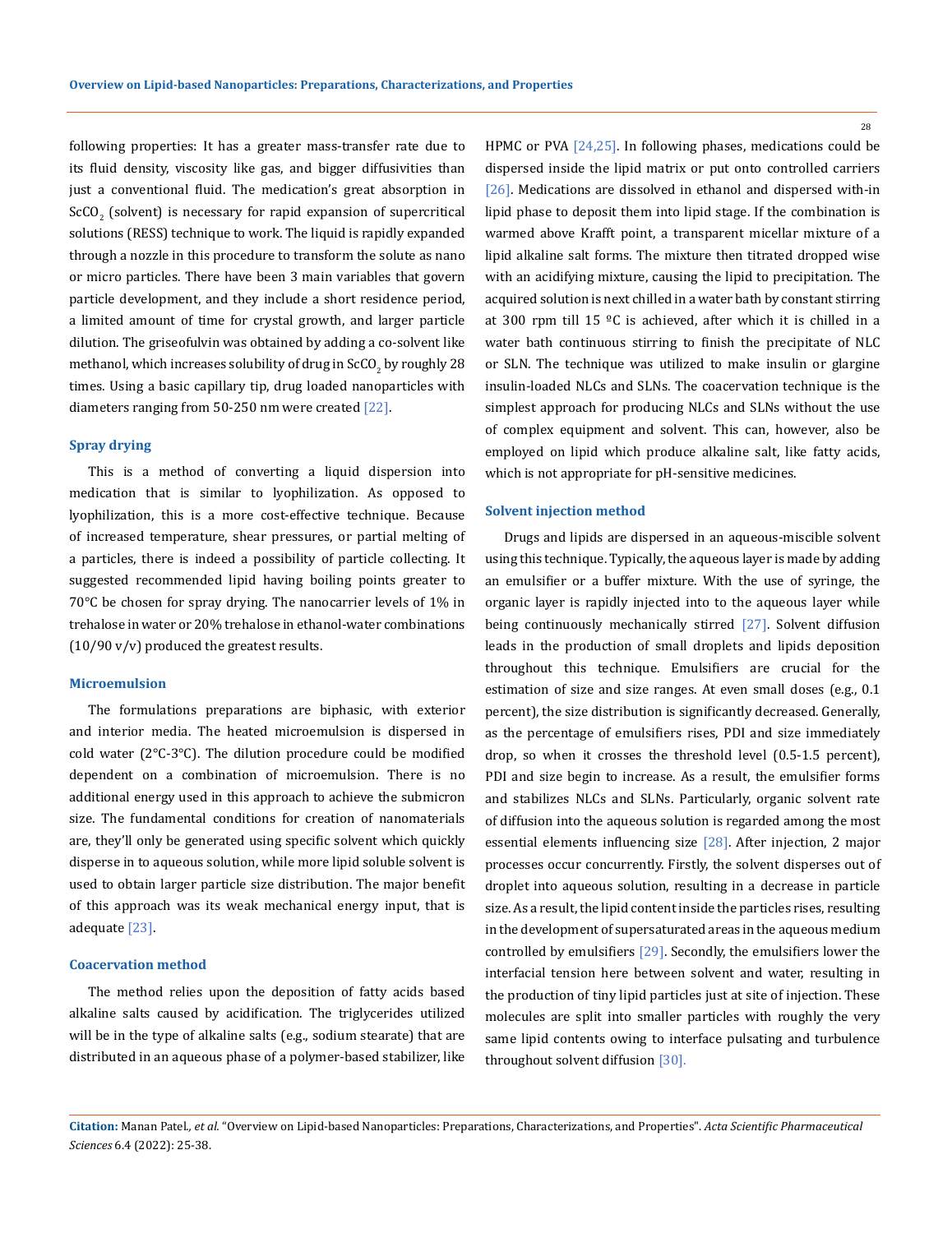Some recent studies of SLN preparation and characterization are listed in table 1 below.

| <b>Drug</b>                           | <b>Method of Preparation</b>                     | <b>Characterization</b>                                            | <b>Inference</b>                                                                                                                                                                                                              | <b>References</b> |
|---------------------------------------|--------------------------------------------------|--------------------------------------------------------------------|-------------------------------------------------------------------------------------------------------------------------------------------------------------------------------------------------------------------------------|-------------------|
| $\alpha$ -tocopherol<br>acetate (ATA) | Solvent injection-ho-<br>mogenization            | Size, zeta potential,<br>entrapment efficiency                     | With the no gradual release<br>for around ten days evaluated, NPs<br>with size, zeta, and percent EE of<br>$175 \pm 15$ nm, $+35 \pm 2.5$ mV, and<br>$90.58 \pm 1.38$ percent were<br>produced.                               | $[31]$            |
| Temazepam                             | Solvent injection<br>method                      | size, %EE, zeta<br>potential, and<br>polydispersity index<br>(PDI) | The findings suggest that the<br>composition might be used as a<br>carrier system for brain-mediated<br>medication delivery for treatment<br>of insomnia.                                                                     | $[32]$            |
| siRNA                                 | Solvent injection<br>method                      | Size, %EE                                                          | The post-treatment approach is<br>intended to help with the<br>manufacturing of nanocarriers for<br>useful applications as well as the<br>creation of new LNP-loaded<br>nanocarriers.                                         | $[33]$            |
| Enrofloxacin                          | Ultrasonication and hot<br>homogenization method | Zeta potential, %EE,<br>size, PDI                                  | When compared to different<br>fatty acid- prepared formulations,<br>stearic acid loaded formulation had<br>greater particle size, greater PDI,<br>and larger zeta potential.                                                  | $[34]$            |
| Doxorubicin                           | Solvent injection<br>method                      | PDI, size and zeta<br>potential                                    | Histological studies verified the<br>decrease in toxicity. The<br>findings imply that VitB6 enhanced<br>charged reversing particles might<br>be a unique platform for<br>effective cancer diagnosis and<br>therapy medicines. | $[35]$            |
| Simvastatin                           | Solvent injection<br>technique                   | Size, PDI, %EE                                                     | designed to provide an optimal<br>mixture with smallest size as well<br>as the best feasible entrapment,<br>capable of sustaining release<br>profile for more than 55 hours                                                   | $[36]$            |
| Piroxicam                             | Solvent emulsification<br>evaporation method     | Size, PDI, %EE                                                     | Piroxicam gel demonstrated more<br>drug penetration through skin<br>than commercial formulations, as<br>well as the size of a formed carrier<br>system had such a significant<br>influence on permeability rate.              | $[37]$            |

**Citation:** Manan Patel*., et al.* "Overview on Lipid-based Nanoparticles: Preparations, Characterizations, and Properties". *Acta Scientific Pharmaceutical Sciences* 6.4 (2022): 25-38.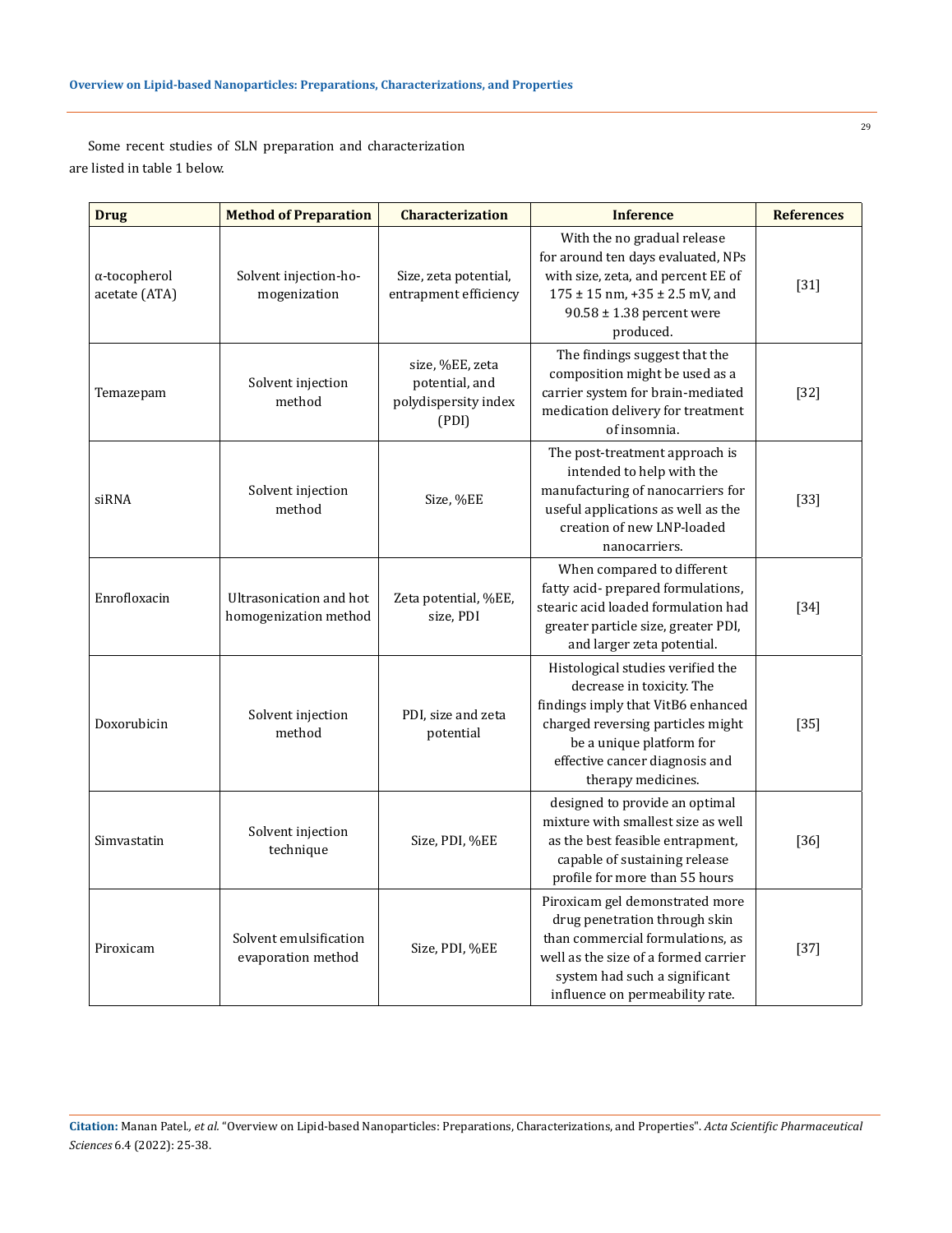|                              |                                 |                                                                                     |                                                                                                                                                                                                                                  | 30     |
|------------------------------|---------------------------------|-------------------------------------------------------------------------------------|----------------------------------------------------------------------------------------------------------------------------------------------------------------------------------------------------------------------------------|--------|
| Magnesium<br>lithospermate B | Solvent diffusion<br>method     | Size, PDI, %EE                                                                      | Following PEG-SA alteration,<br>the size of a composition ranged<br>between 82.57 to 53.50nm, via an<br>enhanced drug loading<br>(approximately 16.18 percent).                                                                  | $[38]$ |
| [6]-Shogaol                  | High-pressure<br>homogenization | Size, %EE, Zeta poten-<br>tial                                                      | The composition that<br>resulted was stable.<br>homogenous, and dispersed. It<br>measured $73.56 \pm 5.62$ nm and had<br>a voltage<br>of $-15.2 \pm 1.3$ mV.                                                                     | $[39]$ |
| Cyclosporin-A                | High-pressure<br>homogenization | DSC, size, %EE, IR, SEM                                                             | In vitro tests indicated that<br>GMS-loaded formulation<br>delivered the medication quicker<br>than<br><b>GPS-loaded SLNs</b><br>(in 20 hours).                                                                                  | $[40]$ |
| Glutathione                  | Spray congealing                | FTIR, DSC, size, %EE                                                                | SLMs comprising the<br>medication or with other<br>combination with some other<br>antioxidant drug was efficient in<br>lowering intracellular<br>oxygen species concentrations.                                                  | $[41]$ |
| Clarithromycin               | High-speed<br>homogenization    | Release, drug content,<br>PDI and size                                              | The analysis indicate that chain<br>length of lipid was directly<br>connected to PDI, PS, drug content,<br>and preparation release level.                                                                                        | $[42]$ |
| α-Bisabolol                  | Hot homogenization<br>method    | PXRD, FTIR, size, zeta<br>potential                                                 | The potential result represents that<br>-bisabolol-preparation will have a<br>greater capacity to transport the<br>medication to a target location.                                                                              | $[43]$ |
| Doxorubicin                  | Emulsification method           | Small angle X-Ray<br>scattering (SAXS),<br>Small angle neutron<br>scattering (SANS) | The findings show that if the<br>concentration of drug is changed,<br>the Dox does have a distinct effect<br>on the surface morphology of<br>carrier as well as alters the<br>fractality throughout the vesicle's<br>formations. | $[44]$ |

 **Table 1**

## **SLN Characterization**

# **Size**

Various approaches and tools used for SLN characterization are mentioned below.

## **Laser diffraction (LD)**

It has the advantage of having a broad range between nanoscale to low millimeter. The LD sensitivity to tiny particles was enhanced via polarization frequency divergence scattering [45].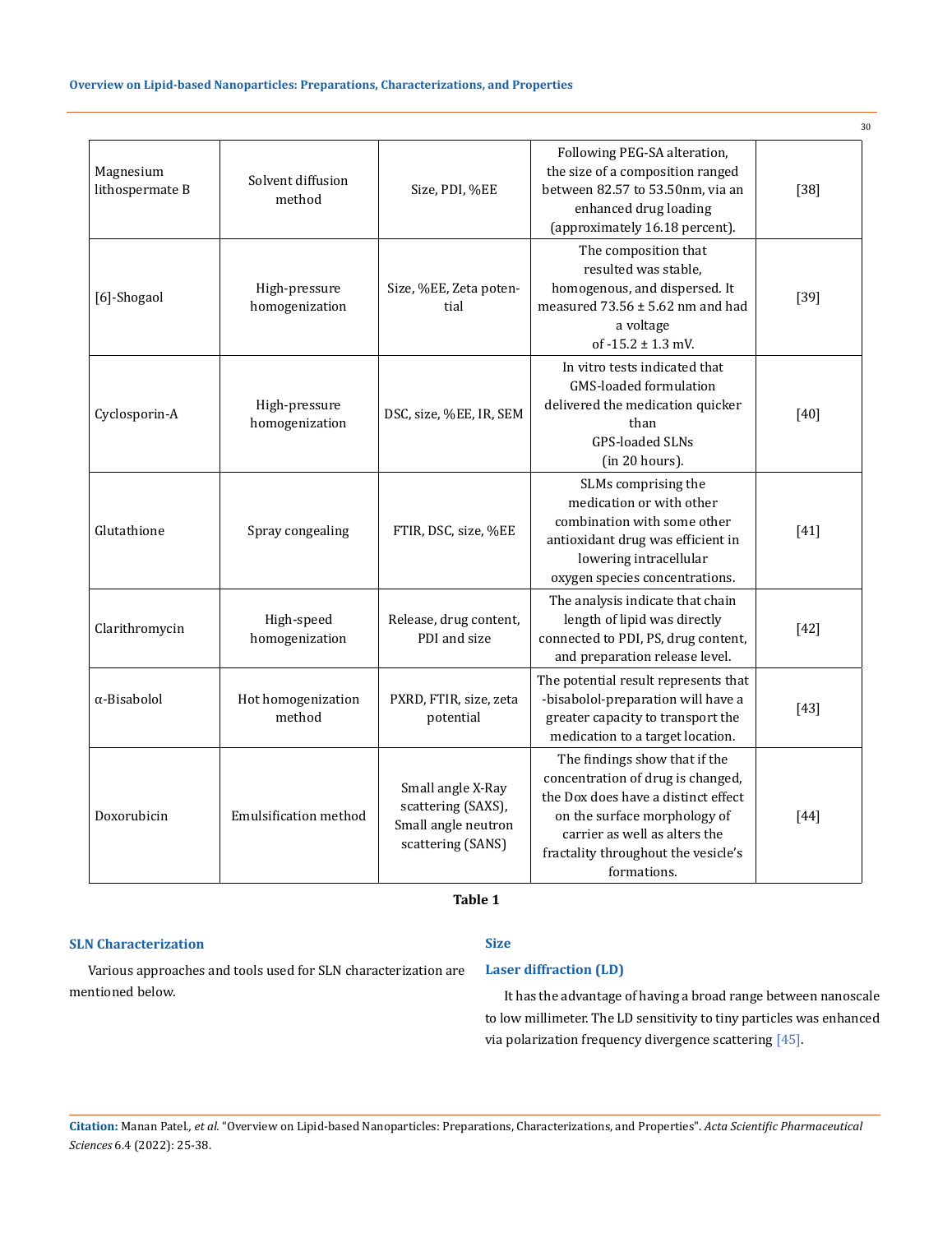

**Figure 2:** Parameters for characterization of SLN.



**Figure 3:** Particle Size Measurement Range by Technique.

#### **Photon correlations spectroscopy of (PCS)**

It uses particle mobility to measure the changes in reflected light. It has a range of sizes of these few nm to 3 microns. This is determined by the angle of diffraction and the radius of a particle [46].

## **Static light scattering (SLS)**

Fraunhofer diffraction is another term for it. This is a technique in which the pattern of dispersed light is gathered from a particulate mixture and incorporated in an electromagnetic formula. It is indeed a fast and precise approach.

#### **Dynamic light scattering (DLS)**

It indicates the change in the strength of reflected light during a time interval of microseconds. Light scatters due to Brownian and is measured by compiling a correlation function.

#### **pH and electrical surface potential**

#### **Zeta potential**

It describes the number of repulsive forces or affinity among particle in an SLN aqueous medium [47].

## **pH-sensitive probes**

A probe pH is a medical instrument that measures the action of the H+ ion in aqueous fluids. It provides data upon alkalinity or acidity of a compound based on pH. The Nernst equation is used to calculate the magnitude of electrical reactions [48].

#### **Density**

The gas pycnometer is a device that uses Boyle's law and the Archimedes concept to compute the actual densities of a solid substance. Rather than a liquid, an inert gas, primarily helium, is utilized. There are several benefits, including rapid and precise findings.

## **Viscosity**

A device named as viscometer measures the fluid viscosity. Similar instrument known as a rheometer can be used for liquids having changing operating conditions. A viscometer could only assess flow rate under a particular operating condition. Typically, either as the item moves via the liquid and the fluid remains motionless.

## **Molecular mass**

Gel permeation chromatography allows separation based on sample size.

## **Hydrophobicity of the surface**

#### **Two-phase partition**

The technique divides substances into two immiscible liquids, generally nonpolar and polar, based on particular solubilities. The separating pattern is characterized by the potential chemically. Polymer and salt-polymer frameworks are 2 main kinds. pH, concentration of biomolecule, concentration of polymer, and biomolecule surface characteristics are all variables that influence stage segregation. These provide delicate settings which does not harm vulnerable molecules.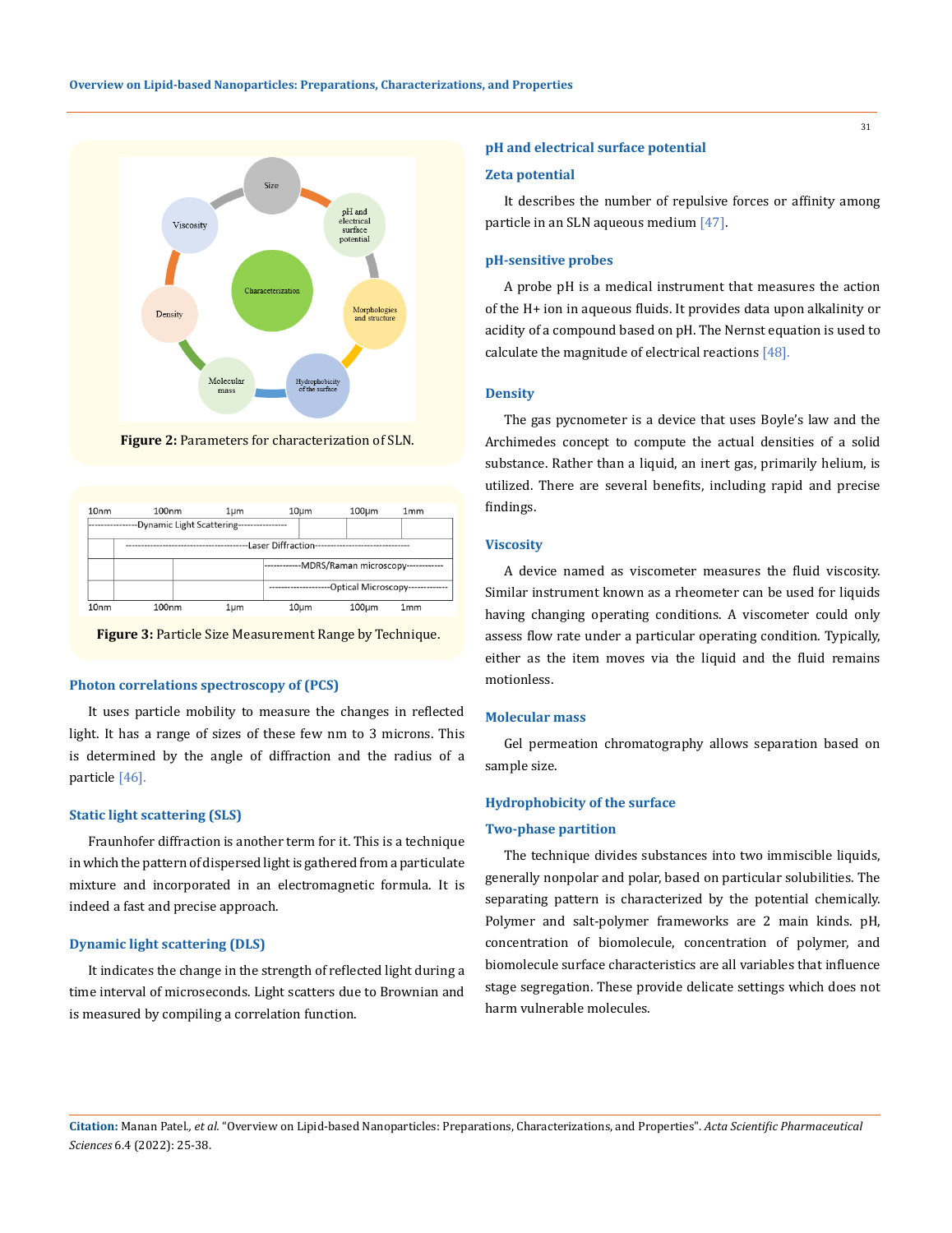## **Contact angle measurement**

It is the angle formed by the interaction of a liquid-solid just at interface between 2 gases or fluids. Young's equation serves as the foundation. The measuring gadget is a goniometer. During a dynamic phenomenon, a spectrum of highest angle to lowest angle may be exhibited. It was critical in estimating the wet capacity of a polymeric surface of the membrane. The angle is influenced by several parameters, including particulate heterogeneity, roughness of a surface, and shape and size of a particle [49].

#### **Morphologies and structure**

- **Transmission electron microscopy (TEM):** A highly energetic electron beam is accelerated over the sample, and collisions between these target atoms may be utilized to detect characteristics like crystalline structure and structural features like grain boundaries and deformations [50].
- • **Scanning electron microscopy (SEM):** It generates analyte pictures by screening the area with such a focused beam of electron. Those electrons collide with materials and generate a variety of impulses which send signals about surface features and content.
- • **Atomic force microscopy:** It includes the movement of colloidal particles or resistivity around the material. The topological mapping tracks this motion among point and layer depending mostly. Through mapping the material, they are able to achieve ultra - high resolution [51].
- • **Optimal microscopy:** This is also known as light microscopy, and this is a type of electron microscope that uses light waves and a series of magnification lens to examine tiny things. To produce a micrograph, these sort of microscopes uses standard, photosensitive cameras to record the picture [52].

### **Properties of SLN**

#### **Improved bioavailability**

Various compounds could be incorporated inside the carrier's exterior layer to improve treatment efficacy for oral delivery methods. To improve oral paclitaxel administration, wheat germ agglutinin (WGA) has been layered. Paclitaxel integration it in to a WGA-loaded carrier resulted in a fold increment residence time. In one study, the author used hydroxypropyl-beta-cyclodextrin to enhance the surfaces of paclitaxel. Dextrin does have the

ability to increase lipid mobility and inhibit oxidation process [53]. Docetaxel is a taxane that has been used extensively in the treatment of lung, prostate, and breast, neck malignancies. The development of oral docetaxel is hampered by its low absorption. To improve the medication's oral administration, D-alphatocopherol polyethylene glycol succinate-coated carrier were created. If paired with taxotere, carrier demonstrated persistent docetaxel secretion [54]. Histone deacetylase (HDAC) inhibitor is vorinostat that successfully induces cell death and growth arrest for the treatment of T-cell lymphoma. The coupling of HDAC plus a range of DNA damaging chemicals is a promising chemotherapy strategy for cancer cell killing [55]. A research looked at the bioavailability and cytotoxicity of carrier encasing tamoxifen, a medication used to treat breast cancer. The *in vitro* drug release characteristics produced an immediate initial burst accompanied by continuous release. The delivery of nanocarriers resulted in a 1.6-fold improvement in bioavailability. Oral nanocarriers are being utilized in antitubercular treatment. Antitubercular medicines incorporated in carrier, like rifampicin, pyrazinamide, and isoniazid, have been able to decrease dosage and improve patient outcomes. The emulsion solvent diffusion method is used to create antitubercular drug-entrapped nanocarriers. Those medications improved bioavailability. Paclimer has become a standardized composition designed to aid in the long-term maintenance of increasing and systematic doses of paclitaxel [56]. The formulation is made up of polilactofate polymer-entrapped with drug, which had been created by Harper in year 1999 and then evaluated for results for non-small-cell lung cancer. Expansile may be another nanoparticle composition that used treat lung cancerous cells. This medication is unique in that it responds to an extremely acidic pH prevalent surrounding cancerous cell. The nanoparticles bind to an acidic-hydrophobic surface, causing polymer particle expansion and payload discharge. SLNs have been widely employed in infection treatment, and they're used to deliver antimicrobial drugs to treat microbial, parasite, virus, and fungal illnesses. For instance, the World Health Organization has suggested the antitubercular medication isoniazid for treatment of all types of TB. A medication with such a short halflife necessitates frequent dosage, and causes damage in the liver. Isoniazid-loaded SLNs increased bioavailability and increased circulatory retention [57]. From *in vitro* drug release study, a 3-phase design was identified, consisting of a first rapid release,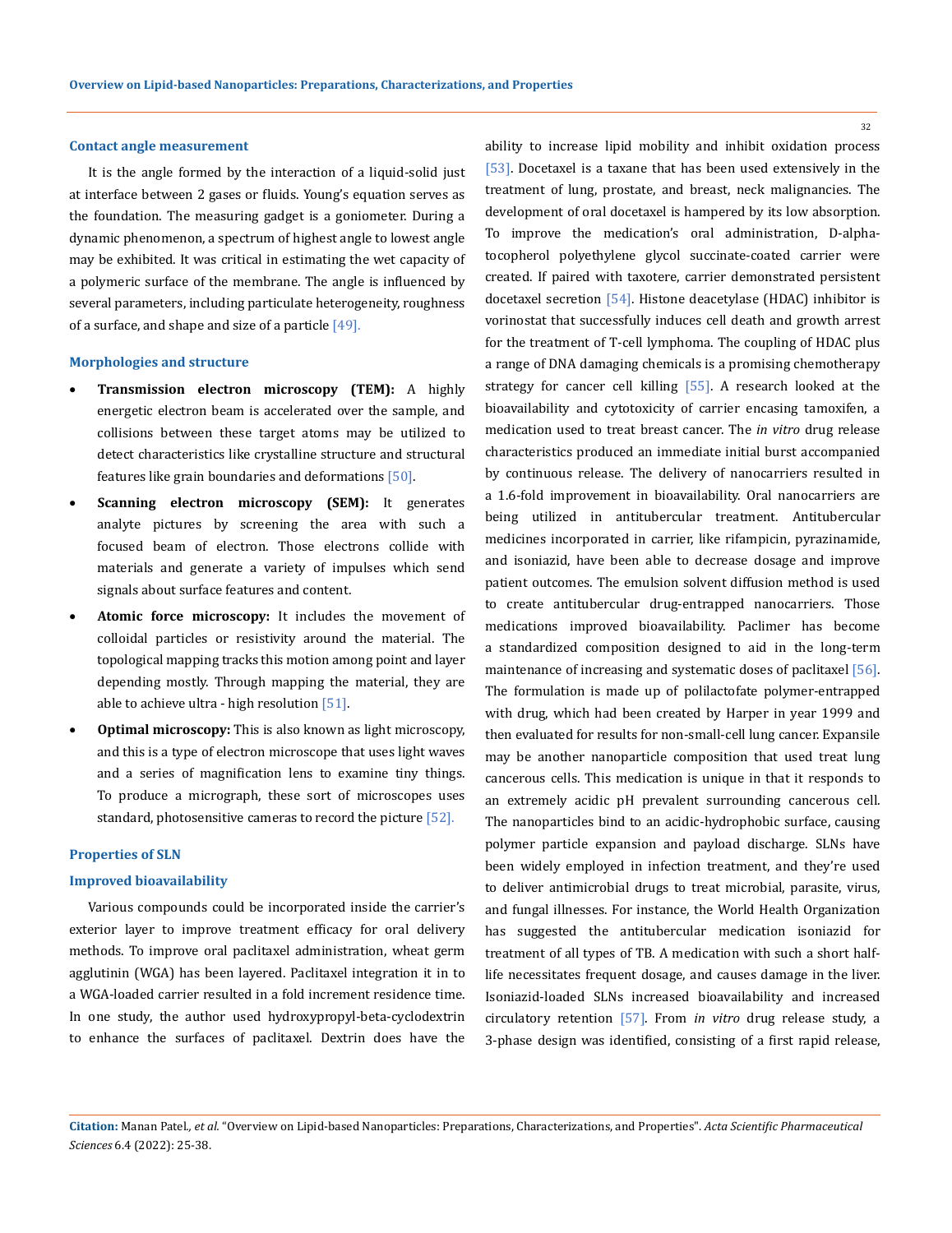accompanied by a crest, and finally subsiding. Miconazole would be a broad-spectrum fungal medication with a low solubility in water. Miconazole loading in SLNs resulted in a 2-phase release of drug with a main eruption accompanied by late release. The carrier had a higher death rate in the diffusion disk. Lopinavir, a HIV protease inhibitor, has been utilized throughout the antiretroviral therapy. Because of hepatic metabolism and P-gp efflux, carrier act as an effective lopinavir porter. The lopinavir-entrapped carrier was sustained for 4 months at 4°C due to size and drug release. Due to enhanced lymphatic distribution, the carrier provided greater oral bioavailability than the solution version of lopinavir. Compritol 888 is now used as solid-lipid in the formulation of lopinavir-entrapped carrier  $[58]$ . Primaquine can only be used to avoid relapses of a recurrent type of malaria. Higher dosages of primaquine are known to cause hematologic and GI damage. The trapping of primaquine in carrier resulted in an excellent controlled release of a medication for 72 hours  $[59]$ . Praziquantel is now used to cure the parasite illness schistosomiasis. Because praziquantel had little impact on schistosomiasis, a research introduced it to the carrier system to see whether it may increase treatment efficiency. During a thorough investigation, it has been shown that carrier was much more effective at inducing parasite death in a shorter period of time as compared to free medication [60].

#### **Increased permeability**

The recent studies indicate the potential of numerous chemicals produced from natural sourcesfor cancer therapy. Those compounds' anticancer properties are due to their anti-inflammatory, antiapoptotic, antioxidant, antibacterial, vasodilating and properties. An inherent role of Vitamin E tocotrienol exhibits anticancer action in breast cancer. Oral administration of gamma-tocotrienol, on the other hand, is much less efficacious (9%). These carriers are being used as a concept for gamma-tocotrienol absorption throughout the gut to enhance permeability. Nanocarriers are employed as specific medication carriers in the treatment of cancer. To treat tumours, carriers containing medicines like methotrexate and camptothecin have been utilized. Tamoxifen, an anticancer medication, has been placed in a carrier to increase permeability and retention, as well as the medication's prolonged release after IV injection for breast cancer [61].

## **Increased cellular absorption**

Diabetes-related hyperglycaemia is now a severe medical disease that causes nervous system and cardiovascular damage. Insulin uptake is difficult via the oral administration due to stomach acidic pH, epithelium cells of digestive system, and different enzymes. Following several study trials, carriers were seen to be transporters for peptides and proteins that are recognized for their sensitive to environmental factors. Octaarginine is now a cellpermeable protein sequence that promotes the cell absorption of some medicines [62]. If compared to nonenveloped carriers, the structure demonstrated a significantly improved hypoglycaemic impact (3-fold) in animals. For situation of insulin administration orally, these carriers have been developed with Dynasan 114 as solid-lipid matrix. To ensure the strength of glibenclamide in gastrointestinal liquid, a carrier encased in polyethylene glycol (PEG) was developed. Oral carrier resulted in a fast drop in glucose concentrations that lasted for eight hours, but free glibenclamide (5 mg/kg) administered orally lowered glucose concentration following four hours but remained at very elevated amounts in diabetic animals [63].

## **Toxicity reduction**

Nanodiamonds are diamonds that are smaller than one millimetre in size. All of those are carbon materials formed as a result of phenomena like explosions and meteoritic encounters. Because it is not harmful to lung cell, this is safe and biocompatible. This one has a wide range of applications, including cancerous cells tracking and labelling. Those nanoparticles form noncovalent and covalent interactions to diverse molecules (e.g., protein, toxins, and cancer medicines. It was possible to analyse and identify restructured carboxylate nm size diamond. In lung cells, there's no loss in viable cells or alteration throughout the protein profile, but it did induce toxicity. Within instance of cancer treatment, nano diamonds are covalently linked to PTX [64]. Throughout testing, this mixture, while administered to immunodeficiency mouse xenografts, inhibited tumour development and cell production. Metals and metal mixtures have also been utilized in medicine for centuries. The 10 most important metals with anticancer properties are antimony, arsenic, gold, bismuth, iron, vanadium, rhodium, gallium, and titanium, platinum. Metals may form bonds with a wide range of negative charges atoms due to their diverse oxidation states. For example, the transition metal group cisplatin comprises a platinum metal ion in its core. Cis-diamminedichloroplatinum (DDP, cisplatin) is also an anticancer medication that is beneficial in treating of several types of tumours, however its usage is limited mainly due to the poor cancer-specific target and severe adverse effects

**Citation:** Manan Patel*., et al.* "Overview on Lipid-based Nanoparticles: Preparations, Characterizations, and Properties". *Acta Scientific Pharmaceutical Sciences* 6.4 (2022): 25-38.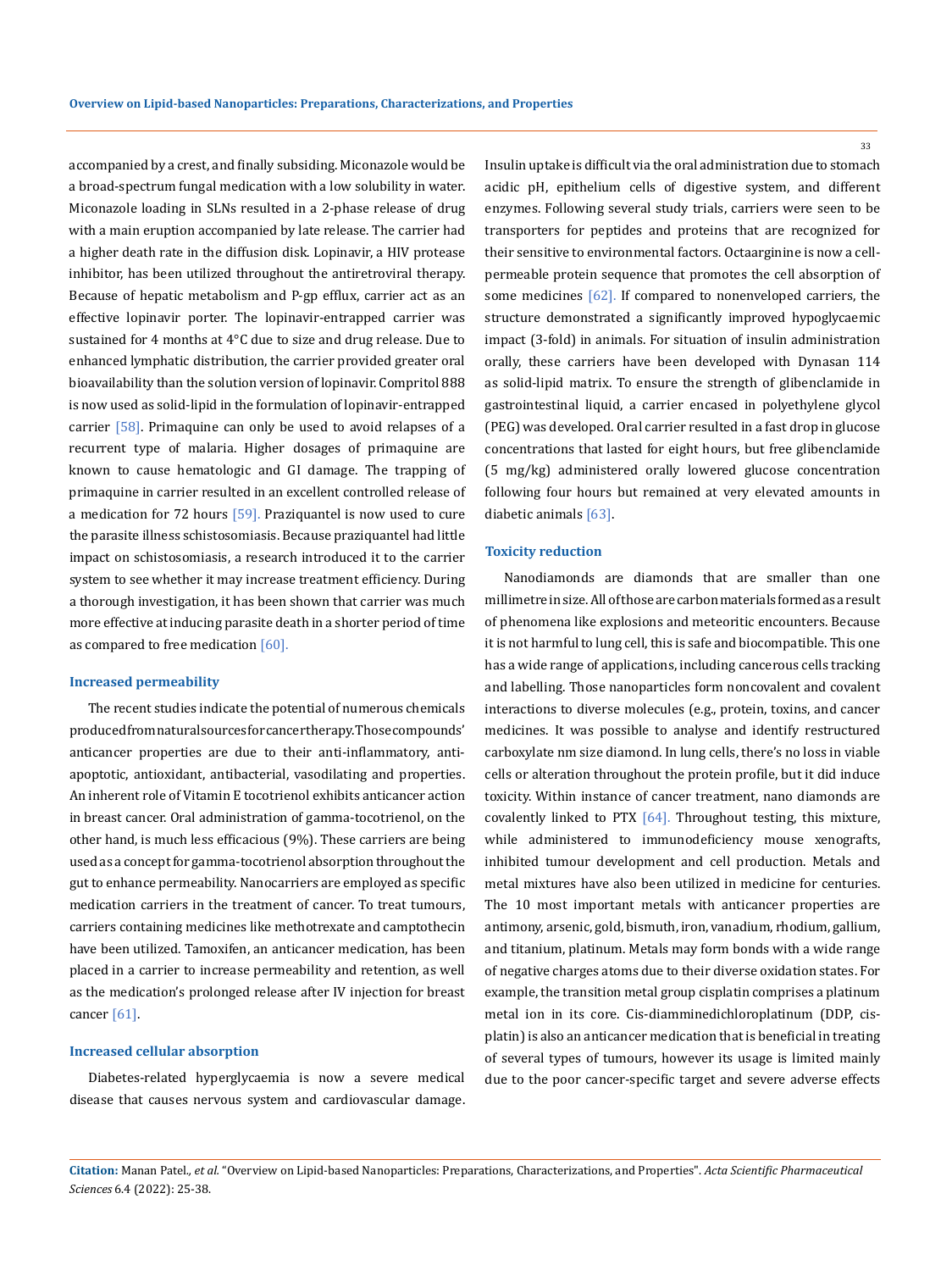[65]. Later, in a research, biodegradable epidermal growth factor receptor (EGFR)-targeted heparin DDP particles were created by attaching one chain variable segment antiEGFR antibodies to as the ligands of target for lung disease.

## **Improved biocompatibility**

Polymer loaded micelles are massively nanoplatforms for tumour therapy, medication delivery, and tumour imaging. Super magnetic iron oxide is often utilized as just a contrast chemical to improve blood vessel visualization. For MR image and medicinal administration, a multifunctional micelle (MFM) platform is translated to code, coupled with a lung cancer-targeting polypeptide, and enveloped with superparamagnetic iron oxide and doxorubicin. When opposed to a scrambling peptide coded MFM, LCP-coded MFM demonstrated significantly improved cell targeting in H2009 cancerous cells of lungs [66]. By combining fluorescent molecular chains and folic acid to iron oxide or silica, researchers created an aqueous soluble and compatible chemotherapeutic agents' carrier. The addition of folic acid aids in focused medication administration, while the fluorescent molecule aids in visualizing the targeted. The toxicity of cell to various cell lines has accelerated necrosis and apoptosis methods, that are driven one by one by altering the cellular structure. The only constraint which prevents Ag-NP from being widely used is its lack of biocompatibility with living organisms. By coating the Ag-NP using latex from *Euphorbia nivulia* stems, a plant, the biocompatibility of silver NPs was significantly improved. The particles are toxic to adult lung cancer cell (A549) depending on the dosage [67].

Various patents on SLN loaded drug delivery are listed in table 2.

| <b>Patent Number</b> | Approach                                                                                                                                                                                                                                    | Year |
|----------------------|---------------------------------------------------------------------------------------------------------------------------------------------------------------------------------------------------------------------------------------------|------|
| PCT/IB2018/001073    | The formulation consists of 0.01-2.00 w percent HPMC in an aqueous phase and<br>0.10-10% distributed SLN for internal delivery of drug compounds.                                                                                           | 2020 |
| PCT/IN2018/050300    | The medication coated balloon comprises a balloon with only an exterior surface<br>covered with thin layer of an anti-proliferative medication solution. The layer<br>holds medication with 60-70 weight percent dose or with 2 excipients. | 2019 |
| PCT/IB2017/001582    | The particle had a spherical form with a thickness of 15 - 100 nm, solid lipid<br>chosen from plant-based wax and its synthesized equivalent, and TMDSC is em-<br>ployed as surfactant.                                                     | 2019 |
| W0/2014/191467       | This consists of a glyceride or fatty acid, an amphiphilic combination, an alkaline-<br>earth group, and a fluorescent dye.                                                                                                                 | 2014 |
| US 2016/0030305 A1   | The current invention pertains to novel (food grade) nanocarriers, as well as the<br>manufacture or use of these particles.                                                                                                                 | 2016 |
| WO 2013/105101 A8    | The particles are made with one lipid chosen from category of lipids and fatty<br>acids, one amphiphilic or hydrophilic medication, and emulsifier.                                                                                         | 2013 |

#### **Table 2**

## **Conclusion**

These carriers had also piqued the interest of many scientists due to their superior characteristics and advantages over all other conventional drug delivery systems, as well as other colloidal carriers of solid lipid nanoparticles have proven to become a major discovery in nanomaterials owing to its excellent therapeutic potential and also as a safe carrier in medicinal delivery systems. The various synthesis procedures described have benefits and drawbacks. Several considerations must be taken while determining the best approach for preparing vehicles. Solvent injection is one of the most often used and well-studied techniques since it allows you to adjust the PDI, PS, and EE parameters of items and would be used both for lipophilic and hydrophilic medicines. An easy, quick approach could be used in research laboratory to generate nanocarriers for clinical trials. The usage of solvents, which is a significant disadvantage of such a technique, could be mitigated by removing solvent procedures like spray-drying or lyophilization. In several situations, ethanol is used which may be utilized in

**Citation:** Manan Patel*., et al.* "Overview on Lipid-based Nanoparticles: Preparations, Characterizations, and Properties". *Acta Scientific Pharmaceutical Sciences* 6.4 (2022): 25-38.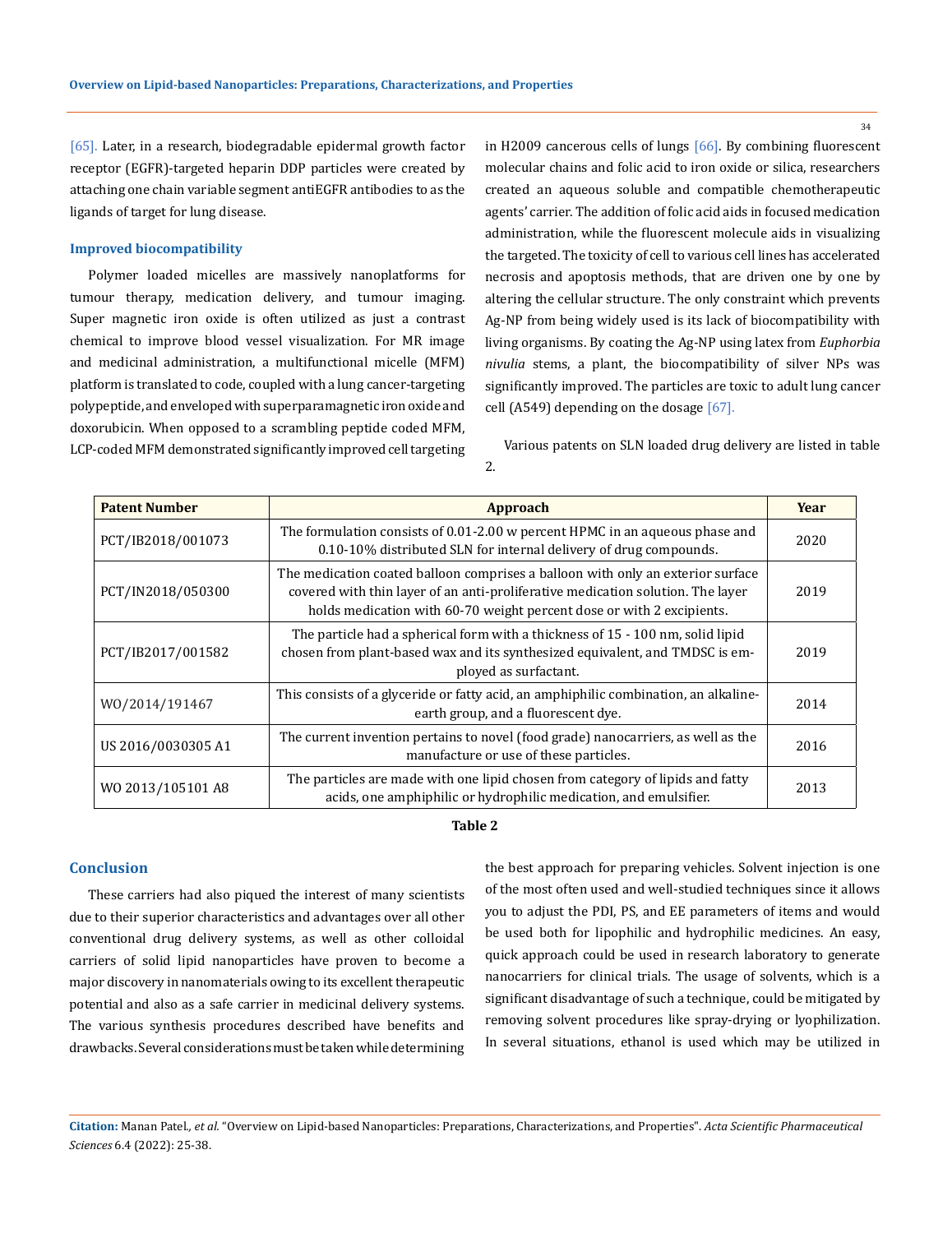wound dressings. SLN has a greater efficiency and lesser toxicity in delivering peptides. These might potentially be used for non-viral gene therapy. Such carriers have several advantages, including simple integration of hydrophobic and hydrophilic medicines, sufficient physical durability, and low price and ease of production. Because of its intrinsic properties, these are capable vehicles for the development of tailored delivery methods for clinical research studies. Therefore, these promote prolonged release in addition to efficient drug delivery.

## **Bibliography**

- 1. P EKAMBARAM AAHS and KP. "Solid lipid nanoparticles- A review". 2011 (2011): 80-102.
- 2. Naseri N., *et al*[. "Solid lipid nanoparticles and nanostructured](https://www.ncbi.nlm.nih.gov/pmc/articles/PMC4616893/)  [lipid carriers: Structure preparation and application".](https://www.ncbi.nlm.nih.gov/pmc/articles/PMC4616893/) *Ad[vanced Pharmaceutical Bulletin](https://www.ncbi.nlm.nih.gov/pmc/articles/PMC4616893/)* 5 (2015): 305-313.
- 3. [Mandawgade SD and Patravale VB. "Development of SLNs from](https://pubmed.ncbi.nlm.nih.gov/18657601/)  [natural lipids: Application to topical delivery of tretinoin".](https://pubmed.ncbi.nlm.nih.gov/18657601/) *In[ternational Journal of Pharmaceutics](https://pubmed.ncbi.nlm.nih.gov/18657601/)* 363.1-2 (2008): 132-138.
- 4. [2015 pratama dan marlinda. "Solid lipid nanoparticles; a re](https://www.tsijournals.com/articles/solid-lipid-nanoparticles-a-review.pdf)view". *[Angewandte Chemie International Edition](https://www.tsijournals.com/articles/solid-lipid-nanoparticles-a-review.pdf)* 6.11 (1967): [951-952. 4 \(3\): 5-48.](https://www.tsijournals.com/articles/solid-lipid-nanoparticles-a-review.pdf)
- 5. [Souto EB and Müller RH. "Lipid nanoparticles: Effect on bio](https://pubmed.ncbi.nlm.nih.gov/20217528/)[availability and pharmacokinetic changes".](https://pubmed.ncbi.nlm.nih.gov/20217528/) *Handbook of Ex[perimental Pharmacology](https://pubmed.ncbi.nlm.nih.gov/20217528/)* 197 (2010): 115-141.
- 6. [Schubert MA and Müller-Goymann CC. "Characterisation of](https://www.sciencedirect.com/science/article/abs/pii/S0939641105001529)  [surface-modified solid lipid nanoparticles \(SLN\): Influence of](https://www.sciencedirect.com/science/article/abs/pii/S0939641105001529)  lecithin and nonionic emulsifier". *[European Journal of Pharma](https://www.sciencedirect.com/science/article/abs/pii/S0939641105001529)[ceutics and Biopharmaceutics](https://www.sciencedirect.com/science/article/abs/pii/S0939641105001529)* 61.1-2 (2005): 77-86.
- 7. Müller RH., *et al*[. "Cytotoxicity of magnetite-loaded polylactide,](https://www.sciencedirect.com/science/article/abs/pii/0378517396045395)  [polylactide/glycolide particles and solid lipid nanoparticles".](https://www.sciencedirect.com/science/article/abs/pii/0378517396045395)  *[International Journal of Pharmaceutics](https://www.sciencedirect.com/science/article/abs/pii/0378517396045395)* 138.1 (1996): 85-94.
- 8. Wissing SA., *et al*[. "Solid lipid nanoparticles for parenteral](https://pubmed.ncbi.nlm.nih.gov/15109768/)  drug delivery". *[Advanced Drug Delivery Reviews](https://pubmed.ncbi.nlm.nih.gov/15109768/)* 56.9 (2004): [1257-1272.](https://pubmed.ncbi.nlm.nih.gov/15109768/)
- 9. Reithmeier H., *et al*[. "Development and characterization of](https://pubmed.ncbi.nlm.nih.gov/11337157/)  [lipid microparticles as a drug carrier for somatostatin".](https://pubmed.ncbi.nlm.nih.gov/11337157/) *Inter[national Journal of Pharmaceutics](https://pubmed.ncbi.nlm.nih.gov/11337157/)* 218.1-2 (2001): 133-143.
- 10. Severino P., *et al*[. "Current State-of-Art and New Trends on](https://pubmed.ncbi.nlm.nih.gov/22175030/)  [Lipid Nanoparticles \(SLN and NLC\) for Oral Drug Delivery".](https://pubmed.ncbi.nlm.nih.gov/22175030/)  *[Journal of Drug Delivery](https://pubmed.ncbi.nlm.nih.gov/22175030/)* 2012 (2012): 1-10.
- 11. [Mehnert W and Mader K. "Solid lipid nanoparticles Produc](https://pubmed.ncbi.nlm.nih.gov/11311991/)[tion, characterization and applications".](https://pubmed.ncbi.nlm.nih.gov/11311991/) *Neurodevelopmental Disorders* [47 \(2020\): 165-196.](https://pubmed.ncbi.nlm.nih.gov/11311991/)
- 12. Garud A., *et al*[. "Solid Lipid Nanoparticles \(SLN\): Method, Char](https://www.banglajol.info/index.php/ICPJ/article/view/12065)acterization and Applications". *[International Current Pharma](https://www.banglajol.info/index.php/ICPJ/article/view/12065)ceutical Journal* [1.11 \(2011\): 384-393.](https://www.banglajol.info/index.php/ICPJ/article/view/12065)
- 13. Bunjes H., *et al*[. "Influence of emulsifiers on the crystallization](https://pubmed.ncbi.nlm.nih.gov/12820155/)  of solid lipid nanoparticles". *[Journal of Pharmaceutical Scienc](https://pubmed.ncbi.nlm.nih.gov/12820155/)es* [92.7 \(2003\): 1509-1520.](https://pubmed.ncbi.nlm.nih.gov/12820155/)
- 14. Eldem T., *et al*[. "Optimization of Spray-Dried and -Congealed](https://pubmed.ncbi.nlm.nih.gov/2014208/)  [Lipid Micropellets and Characterization of Their Surface Mor](https://pubmed.ncbi.nlm.nih.gov/2014208/)[phology by Scanning Electron Microscopy".](https://pubmed.ncbi.nlm.nih.gov/2014208/) *Pharmaceutical [Research: An Official Journal of the American Association of](https://pubmed.ncbi.nlm.nih.gov/2014208/)  [Pharmaceutical Scientists](https://pubmed.ncbi.nlm.nih.gov/2014208/)* 8 (1991): 47-54.
- 15. Trotta M., *et al*[. "Preparation of solid lipid nanoparticles by](https://pubmed.ncbi.nlm.nih.gov/12711170/)  [a solvent emulsification-diffusion technique".](https://pubmed.ncbi.nlm.nih.gov/12711170/) *International [Journal of Pharmaceutics](https://pubmed.ncbi.nlm.nih.gov/12711170/)* 257.1-2 (2003): 153-160.
- 16. Hu FQ., *et al*[. "Preparation of solid lipid nanoparticles with](https://pubmed.ncbi.nlm.nih.gov/12052697/)  [clobetasol propionate by a novel solvent diffusion method in](https://pubmed.ncbi.nlm.nih.gov/12052697/)  [aqueous system and physicochemical characterization".](https://pubmed.ncbi.nlm.nih.gov/12052697/) *Inter[national Journal of Pharmaceutics](https://pubmed.ncbi.nlm.nih.gov/12052697/)* 239.1-2 (2002): 121-128.
- 17. Wavers JW. "Preparation and Characterization of Solid Lipid Nanoparticles-Based Gel for Topical Delivery". *Notes Greek Text Leviticus* 2000 (2019): 314-330.
- 18. Battaglia L., *et al*[. "Solid lipid nanoparticles formed by solvent](https://pubmed.ncbi.nlm.nih.gov/17763060/)[in-water emulsion-diffusion technique: Development and](https://pubmed.ncbi.nlm.nih.gov/17763060/)  influence on insulin stability". *[Journal of Microencapsulation](https://pubmed.ncbi.nlm.nih.gov/17763060/)*  [24.7 \(2007\): 672-684.](https://pubmed.ncbi.nlm.nih.gov/17763060/)
- 19. [Curcio CA and Johnson M. "Structure, Function, and Pathology](http://dx.doi.org/10.1016/B978-1-4557-0737-9.00020-5)  [of Bruch's Membrane". Fifth Edit. Retina Fifth Edition. Elsevier](http://dx.doi.org/10.1016/B978-1-4557-0737-9.00020-5)  [Inc 1 \(2012\): 465-481.](http://dx.doi.org/10.1016/B978-1-4557-0737-9.00020-5)
- 20. Pooja D., *et al*[. "Characterization, biorecognitive activity and](http://dx.doi.org/10.1016/j.chemphyslip.2015.09.008)  [stability of WGA grafted lipid nanostructures for the con](http://dx.doi.org/10.1016/j.chemphyslip.2015.09.008)trolled delivery of Rifampicin". *[Chemistry and Physics of Lipids](http://dx.doi.org/10.1016/j.chemphyslip.2015.09.008)*  [193 \(2015\): 11-17.](http://dx.doi.org/10.1016/j.chemphyslip.2015.09.008)
- 21. Cortesi R., *et al*[. "Production of lipospheres as carriers for bio](https://pubmed.ncbi.nlm.nih.gov/12013175/)active compounds". *Biomaterials* [23.11 \(2002\): 2283-2294.](https://pubmed.ncbi.nlm.nih.gov/12013175/)
- 22. Garcês A., *et al*[. "Formulations based on solid lipid nanopar](https://doi.org/10.1016/j.ejps.2017.11.023)[ticles \(SLN\) and nanostructured lipid carriers \(NLC\) for cuta](https://doi.org/10.1016/j.ejps.2017.11.023)neous use: A review". *[European Journal of Pharmaceutical Sci](https://doi.org/10.1016/j.ejps.2017.11.023)ences* [112 \(2018\): 159-167.](https://doi.org/10.1016/j.ejps.2017.11.023)

**Citation:** Manan Patel*., et al.* "Overview on Lipid-based Nanoparticles: Preparations, Characterizations, and Properties". *Acta Scientific Pharmaceutical Sciences* 6.4 (2022): 25-38.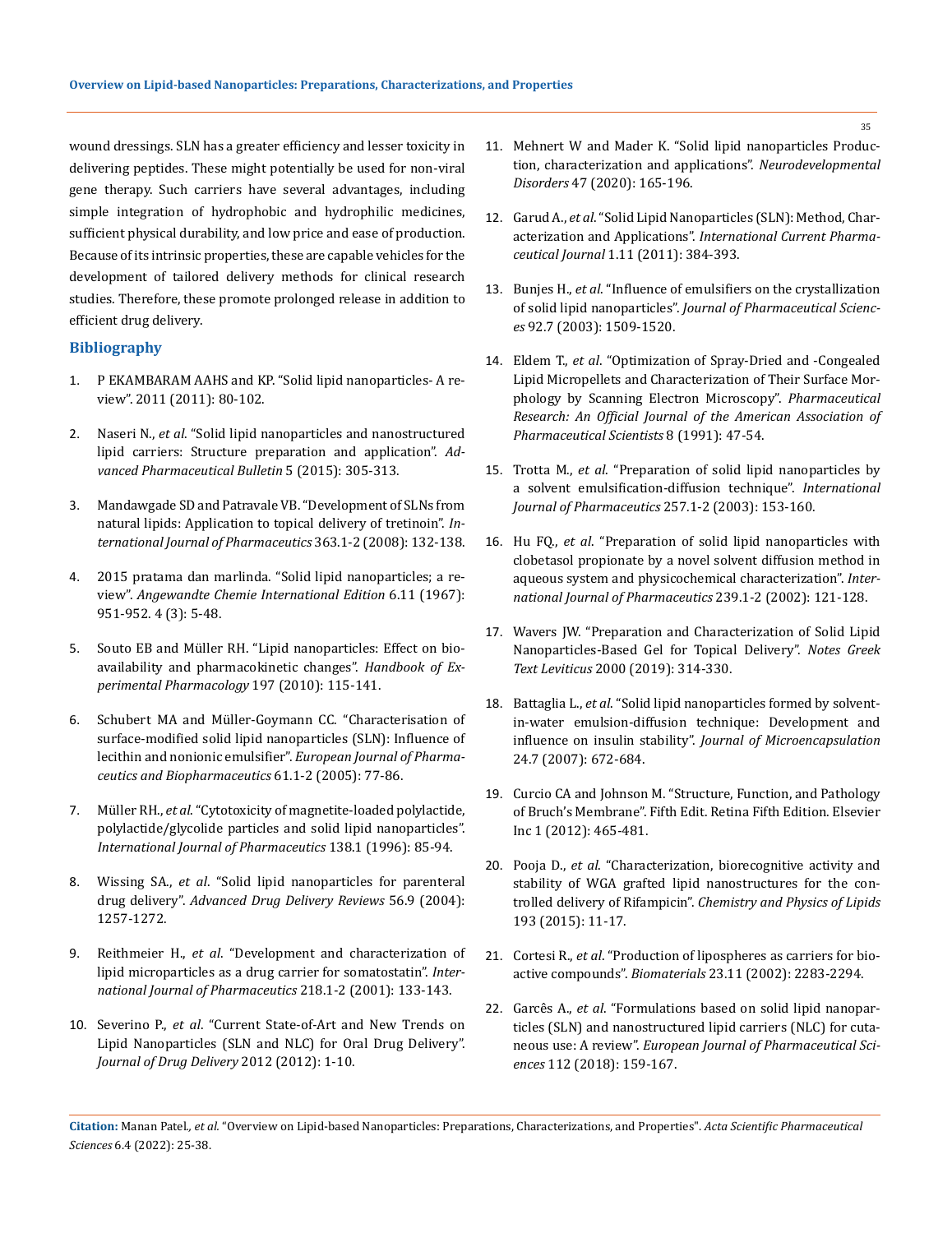- 23. He H., *et al*[. "VB12-coated Gel-Core-SLN containing insulin:](http://dx.doi.org/10.1016/j.ijpharm.2015.08.004)  [Another way to improve oral absorption".](http://dx.doi.org/10.1016/j.ijpharm.2015.08.004) *International Journal of Pharmaceutics* [493.1-2 \(2015\): 451-459.](http://dx.doi.org/10.1016/j.ijpharm.2015.08.004)
- 24. Lin C., *et al*[. "Pulmonary delivery of triptolide-loaded lipo](http://dx.doi.org/10.1038/s41598-017-00957-4)[somes decorated with anti-carbonic anhydrase IX antibody for](http://dx.doi.org/10.1038/s41598-017-00957-4)  [lung cancer therapy".](http://dx.doi.org/10.1038/s41598-017-00957-4) *Scientific Report* 7.1 (2017): 1-12.
- 25. Chirio D., *et al*[. "Positive-charged solid lipid nanoparticles as](http://dx.doi.org/10.1016/j.ejpb.2014.10.017)  [paclitaxel drug delivery system in glioblastoma treatment".](http://dx.doi.org/10.1016/j.ejpb.2014.10.017)  *[European Journal of Pharmaceutics and Biopharmaceutics](http://dx.doi.org/10.1016/j.ejpb.2014.10.017)* 88.3 [\(2014\): 746-758.](http://dx.doi.org/10.1016/j.ejpb.2014.10.017)
- 26. Clemente N., *et al*[. "Solid lipid nanoparticles carrying temo](https://www.ncbi.nlm.nih.gov/pmc/articles/PMC5855544/)[zolomide for melanoma treatment. Preliminary in vitro and in](https://www.ncbi.nlm.nih.gov/pmc/articles/PMC5855544/)  vivo studies". *[International Journal of Molecular Sciences](https://www.ncbi.nlm.nih.gov/pmc/articles/PMC5855544/)* 19.2 [\(2018\).](https://www.ncbi.nlm.nih.gov/pmc/articles/PMC5855544/)
- 27. [Das S and Chaudhury A. "Recent advances in lipid nanoparticle](https://pubmed.ncbi.nlm.nih.gov/21174180/)  [formulations with solid matrix for oral drug delivery".](https://pubmed.ncbi.nlm.nih.gov/21174180/) *AAPS PharmSciTech* [12.1 \(2011\): 62-76.](https://pubmed.ncbi.nlm.nih.gov/21174180/)
- 28. Wang T., *et al*[. "Solvent injection-lyophilization of tert-butyl](http://dx.doi.org/10.1016/j.colsurfb.2010.04.005)  [alcohol/water cosolvent systems for the preparation of drug](http://dx.doi.org/10.1016/j.colsurfb.2010.04.005)loaded solid lipid nanoparticles". *[Colloids Surfaces B Biointer](http://dx.doi.org/10.1016/j.colsurfb.2010.04.005)faces* [79.1 \(2010\): 254-261.](http://dx.doi.org/10.1016/j.colsurfb.2010.04.005)
- 29. [Schubert MA and Müller-Goymann CC. "Solvent injection as a](https://www.sciencedirect.com/science/article/abs/pii/S0939641102001303)  [new approach for manufacturing lipid nanoparticles - Evalua](https://www.sciencedirect.com/science/article/abs/pii/S0939641102001303)[tion of the method and process parameters".](https://www.sciencedirect.com/science/article/abs/pii/S0939641102001303) *European Journal [of Pharmaceutics and Biopharmaceutics](https://www.sciencedirect.com/science/article/abs/pii/S0939641102001303)* 55.1 (2003): 125-131.
- 30. Duong VA., *et al*[. "Preparation of Ondansetron Hydrochloride-](https://link.springer.com/article/10.1007/s11095-019-2672-x)[Loaded Nanostructured Lipid Carriers Using Solvent Injection](https://link.springer.com/article/10.1007/s11095-019-2672-x)  [Method for Enhancement of Pharmacokinetic Properties".](https://link.springer.com/article/10.1007/s11095-019-2672-x)  *[Pharmaceutical Research](https://link.springer.com/article/10.1007/s11095-019-2672-x)* 36.10 (2019).
- 31. Nasiri F., *et al*[. "Preparation, optimization, and in-vitro char](http://dx.doi.org/10.1080/03639045.2019.1711388)[acterization of α-tocopherol-loaded solid lipid nanoparticles](http://dx.doi.org/10.1080/03639045.2019.1711388)  (SLNs)". *[Drug Development and Industrial Pharmacy](http://dx.doi.org/10.1080/03639045.2019.1711388)* 46.1 [\(2020\): 159-171.](http://dx.doi.org/10.1080/03639045.2019.1711388)
- 32. Eleraky NE., *et al*[. "Nanostructured lipid carriers to mediate](https://www.ncbi.nlm.nih.gov/pmc/articles/PMC7284889/)  [brain delivery of Temazepam: Design and in vivo study".](https://www.ncbi.nlm.nih.gov/pmc/articles/PMC7284889/) *Pharmaceutics* [12.5 \(2020\).](https://www.ncbi.nlm.nih.gov/pmc/articles/PMC7284889/)
- 33. Kimura N., *et al*[. "Development of a Microfluidic-Based Post-](https://pubs.acs.org/doi/10.1021/acsami.0c05489)[Treatment Process for Size-Controlled Lipid Nanoparticles](https://pubs.acs.org/doi/10.1021/acsami.0c05489)  [and Application to siRNA Delivery".](https://pubs.acs.org/doi/10.1021/acsami.0c05489) *ACS Applied Materials and Interfaces* [12.30 \(2020\): 34011-34020.](https://pubs.acs.org/doi/10.1021/acsami.0c05489)
- 34. Xie S., *et al*[. "Preparation, characterization and pharmacoki](http://dx.doi.org/10.1016/j.colsurfb.2010.12.014)[netics of enrofloxacin-loaded solid lipid nanoparticles: In](http://dx.doi.org/10.1016/j.colsurfb.2010.12.014)fluences of fatty acids". *[Colloids Surfaces B Biointerfaces](http://dx.doi.org/10.1016/j.colsurfb.2010.12.014)* 83.2 [\(2011\): 382-387.](http://dx.doi.org/10.1016/j.colsurfb.2010.12.014)
- 35. Sharma S., *et al*[. "Vitamin B6 Tethered Endosomal pH Respon](https://pubmed.ncbi.nlm.nih.gov/27739306/)[sive Lipid Nanoparticles for Triggered Intracellular Release](https://pubmed.ncbi.nlm.nih.gov/27739306/)  of Doxorubicin". *[ACS Applied Materials and Interfaces](https://pubmed.ncbi.nlm.nih.gov/27739306/)* 8.44 [\(2014\): 30407-30421.](https://pubmed.ncbi.nlm.nih.gov/27739306/)
- 36. [Shah M and Pathak K. "Development and statistical optimiza](https://www.ncbi.nlm.nih.gov/pmc/articles/PMC2902350/)[tion of solid lipid nanoparticles of simvastatin by using 23 full](https://www.ncbi.nlm.nih.gov/pmc/articles/PMC2902350/)factorial design". *[AAPS PharmSciTech](https://www.ncbi.nlm.nih.gov/pmc/articles/PMC2902350/)* 11.2 (2010): 489-496.
- 37. Mohammadi-Samani S., *et al*[. "Piroxicam loaded solid lipid](https://doi.org/10.1016/j.jddst.2018.07.015)  [nanoparticles for topical delivery: Preparation, characteriza](https://doi.org/10.1016/j.jddst.2018.07.015)[tion and in vitro permeation assessment".](https://doi.org/10.1016/j.jddst.2018.07.015) *Journal of Drug De[livery Science and Technology](https://doi.org/10.1016/j.jddst.2018.07.015)* 47 (2018): 427-433.
- 38. Kang X., *et al*[. "Magnesium lithospermate B loaded PEGylated](http://dx.doi.org/10.1016/j.colsurfb.2017.11.008)  [solid lipid nanoparticles for improved oral bioavailability".](http://dx.doi.org/10.1016/j.colsurfb.2017.11.008)  *[Colloids Surfaces B Biointerfaces](http://dx.doi.org/10.1016/j.colsurfb.2017.11.008)* 161 (20018): 597-605.
- 39. Wang Q., *et al*[. "Enhanced oral bioavailability and anti-gout ac](https://doi.org/10.1016/j.ijpharm.2018.08.028)[tivity of 6\]-shogaol-loaded solid lipid nanoparticles".](https://doi.org/10.1016/j.ijpharm.2018.08.028) *Interna[tional Journal of Pharmaceutics](https://doi.org/10.1016/j.ijpharm.2018.08.028)* 550.1-2 (2018): 24-34.
- 40. Sawant K., *et al*[. "Cyclosporine A Loaded Solid Lipid Nanopar](https://pubmed.ncbi.nlm.nih.gov/18220553/)[ticles: Optimization of Formulation, Process Variable and](https://pubmed.ncbi.nlm.nih.gov/18220553/)  Characterization". *[Current Drug Delivery](https://pubmed.ncbi.nlm.nih.gov/18220553/)* 5.1 (2008): 64-69.
- 41. Trapani A., *et al*[. "Glutathione-loaded solid lipid nanoparticles](https://doi.org/10.1016/j.jddst.2018.08.013)  [based on Gelucire® 50/30: Spectroscopic characterization](https://doi.org/10.1016/j.jddst.2018.08.013)  and interactions with fish cells. *[Journal of Drug Delivery Sci](https://doi.org/10.1016/j.jddst.2018.08.013)[ence and Technology](https://doi.org/10.1016/j.jddst.2018.08.013)* 47 (2018): 359-366.
- 42. Öztürk AA., *et al*[. "Influence of glyceryl behenate, tripalmitin](https://doi.org/10.1016/j.jddst.2019.101240)  [and stearic acid on the properties of clarithromycin incorpo](https://doi.org/10.1016/j.jddst.2019.101240)[rated solid lipid nanoparticles \(SLNs\): Formulation, character](https://doi.org/10.1016/j.jddst.2019.101240)[ization, antibacterial activity and cytotoxicity".](https://doi.org/10.1016/j.jddst.2019.101240) *Journal of Drug [Delivery Science and Technology](https://doi.org/10.1016/j.jddst.2019.101240)* 54 (2019): 101240.
- 43. Sathya S., *et al*[. "α-Bisabolol loaded solid lipid nanoparticles](https://doi.org/10.1016/j.molliq.2018.05.075)  [attenuates Aβ aggregation and protects Neuro-2a cells from](https://doi.org/10.1016/j.molliq.2018.05.075)  Aβ induced neurotoxicity". *[Journal of Molecular Liquids](https://doi.org/10.1016/j.molliq.2018.05.075)* 264 [\(2018\): 431-441.](https://doi.org/10.1016/j.molliq.2018.05.075)
- 44. Yokaichiya F., *et al*[. "Effects of doxorubicin on the structural](https://doi.org/10.1016/j.physb.2017.12.036)  [and morphological characterization of solid lipid nanopar](https://doi.org/10.1016/j.physb.2017.12.036)[ticles \(SLN\) using small angle neutron scattering \(SANS\) and](https://doi.org/10.1016/j.physb.2017.12.036)  [small angle X-ray scattering \(SAXS\)".](https://doi.org/10.1016/j.physb.2017.12.036) *Physica B: Condensed Matter* [551 \(2018\): 191-196.](https://doi.org/10.1016/j.physb.2017.12.036)

**Citation:** Manan Patel*., et al.* "Overview on Lipid-based Nanoparticles: Preparations, Characterizations, and Properties". *Acta Scientific Pharmaceutical Sciences* 6.4 (2022): 25-38.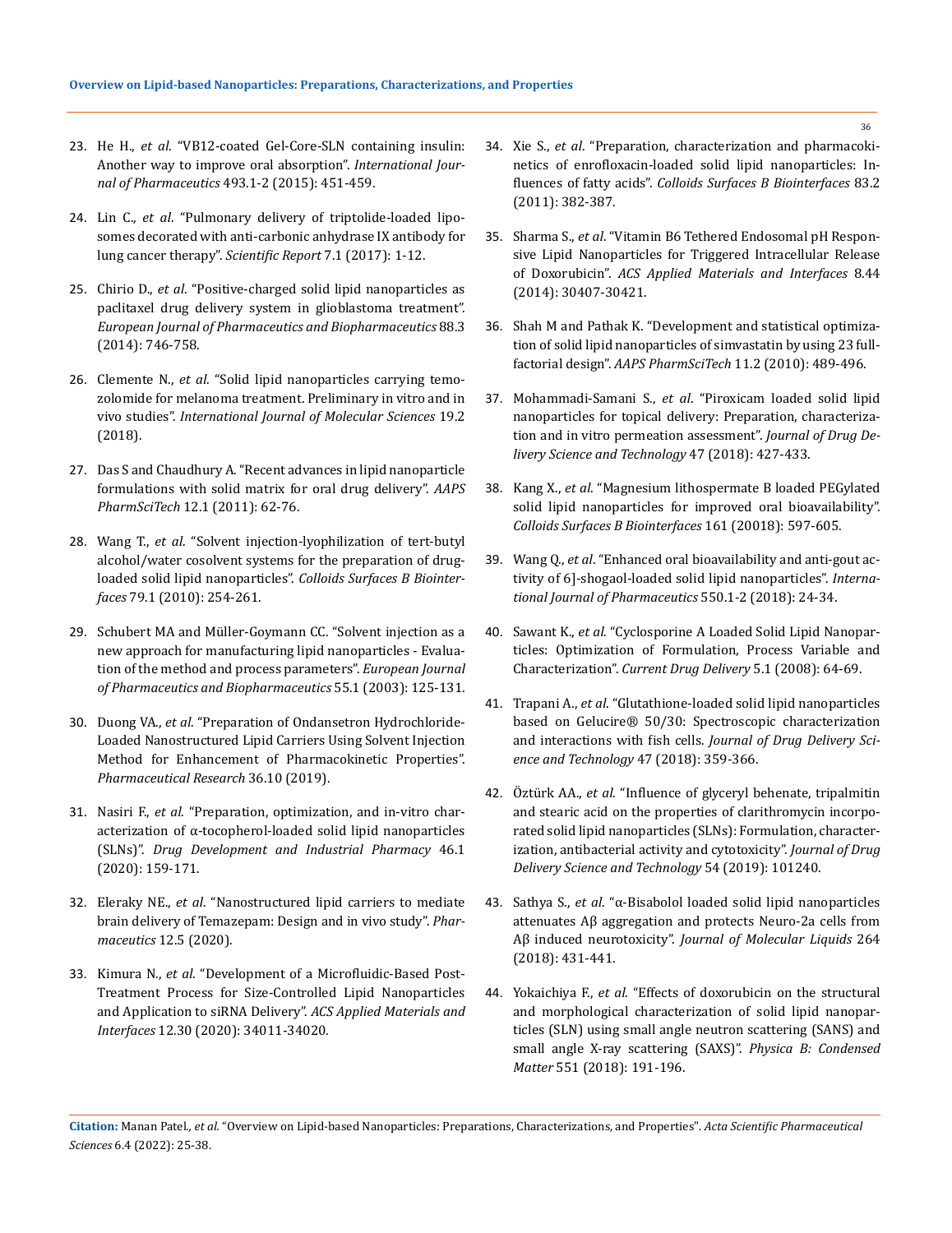- 45. Osborne DW., *et al*. "Determination of Particle Size and Microstructure in Topical Pharmaceuticals". in The Role of Microstructure in Topical Drug Product Development, N. Langley, B. Michniak-Kohn, and D.W. Osborne, Editors. 2019, Springer International Publishing: Cham (2019): 89-106.
- 46. Montasser I., *et al*[. "Solid lipid nanoparticle-based calixn\]](https://pubmed.ncbi.nlm.nih.gov/24196356/) [arenes and calix-resorcinarenes as building blocks: Synthe](https://pubmed.ncbi.nlm.nih.gov/24196356/)[sis, formulation and characterization".](https://pubmed.ncbi.nlm.nih.gov/24196356/) *International Journal of Molecular Sciences* [14.11 \(2013\): 21899-21942.](https://pubmed.ncbi.nlm.nih.gov/24196356/)
- 47. Mishra DK., *et al*[. "Engineering solid lipid nanoparticles for](https://pubmed.ncbi.nlm.nih.gov/25787030/)  [improved drug delivery: Promises and challenges of transla](https://pubmed.ncbi.nlm.nih.gov/25787030/)tional research". *[Drug Delivery and Translational Research](https://pubmed.ncbi.nlm.nih.gov/25787030/)* 2.4 [\(2012\): 238-253.](https://pubmed.ncbi.nlm.nih.gov/25787030/)
- 48. Plajnšek KT., *et al*[. "A novel fluorescent probe for more effec](https://www.sciencedirect.com/science/article/abs/pii/S0378517311005990)[tive monitoring of nanosized drug delivery systems within the](https://www.sciencedirect.com/science/article/abs/pii/S0378517311005990)  cells". *[International Journal of Pharmaceutics](https://www.sciencedirect.com/science/article/abs/pii/S0378517311005990)* 416.1 (2011): [384-393.](https://www.sciencedirect.com/science/article/abs/pii/S0378517311005990)
- 49. Tang K., *et al*[. "Measurement for contact angle of iron ore par](https://www.researchgate.net/publication/323818098_Measurement_for_Contact_Angle_of_Iron_Ore_Particles_and_Water)ticles and water". *ISIJ International* [58.3 \(2018\): 379-400.](https://www.researchgate.net/publication/323818098_Measurement_for_Contact_Angle_of_Iron_Ore_Particles_and_Water)
- 50. Jores K., *et al*[. "Investigations on the structure of solid lipid](https://pubmed.ncbi.nlm.nih.gov/14980770/)  [nanoparticles \(SLN\) and oil-loaded solid lipid nanoparticles](https://pubmed.ncbi.nlm.nih.gov/14980770/)  [by photon correlation spectroscopy, field-flow fractionation](https://pubmed.ncbi.nlm.nih.gov/14980770/)  [and transmission electron microscopy".](https://pubmed.ncbi.nlm.nih.gov/14980770/) *Journal of Control Release* [95.2 \(2004\): 217-227.](https://pubmed.ncbi.nlm.nih.gov/14980770/)
- 51. Carrillo C., *et al*[. "DNA delivery via cationic solid lipid nanopar](http://dx.doi.org/10.1016/j.ejps.2013.02.011)ticles (SLNs)". *[European Journal of Pharmaceutical Sciences](http://dx.doi.org/10.1016/j.ejps.2013.02.011)*  [49.2 \(2013\): 157-165.](http://dx.doi.org/10.1016/j.ejps.2013.02.011)
- 52. Sharifi M., *et al*[. "Plasmonic gold nanoparticles: Optical manip](https://www.sciencedirect.com/science/article/abs/pii/S0168365919305164)[ulation, imaging, drug delivery and therapy".](https://www.sciencedirect.com/science/article/abs/pii/S0168365919305164) *Journal of Control Release* [311-312 \(2019\): 170-189.](https://www.sciencedirect.com/science/article/abs/pii/S0168365919305164)
- 53. Zafar N., *et al*[. "Cyclodextrin containing biodegradable parti](http://dx.doi.org/10.1016/j.ijpharm.2013.12.004)[cles: From preparation to drug delivery applications".](http://dx.doi.org/10.1016/j.ijpharm.2013.12.004) *Interna[tional Journal of Pharmaceutics](http://dx.doi.org/10.1016/j.ijpharm.2013.12.004)* 461.1-2 (2014): 351-366.
- 54. Cho HJ., *et al*[. "Surface-modified solid lipid nanoparticles for](https://pubmed.ncbi.nlm.nih.gov/24531717/)  [oral delivery of docetaxel: Enhanced intestinal absorption and](https://pubmed.ncbi.nlm.nih.gov/24531717/)  lymphatic uptake". *[International Journal of Nanomedicine](https://pubmed.ncbi.nlm.nih.gov/24531717/)* 9.1 [\(2014\): 495-504.](https://pubmed.ncbi.nlm.nih.gov/24531717/)
- 55. Ozaki KI., *et al*[. "Histone deacetylase inhibitors enhance the](https://pubmed.ncbi.nlm.nih.gov/18201278/)  [chemosensitivity of tumor cells with cross-resistance to a](https://pubmed.ncbi.nlm.nih.gov/18201278/)  [wide range of DNA-damaging drugs".](https://pubmed.ncbi.nlm.nih.gov/18201278/) *Cancer Science* 99.2 [\(2008\): 376-384.](https://pubmed.ncbi.nlm.nih.gov/18201278/)
- 56. Jain S., *et al*[. "Polyelectrolyte stabilized multilayered liposomes](http://dx.doi.org/10.1016/j.biomaterials.2012.05.026)  [for oral delivery of paclitaxel".](http://dx.doi.org/10.1016/j.biomaterials.2012.05.026) *Biomaterials* 33.28 (2012): [6758-6768.](http://dx.doi.org/10.1016/j.biomaterials.2012.05.026)
- 57. [Aljaeid BM and Hosny KM. "Miconazole-loaded solid lipid](https://pubmed.ncbi.nlm.nih.gov/26869787/)  [nanoparticles: Formulation and evaluation of a novel formula](https://pubmed.ncbi.nlm.nih.gov/26869787/)  [with high bioavailability and antifungal activity".](https://pubmed.ncbi.nlm.nih.gov/26869787/) *International [Journal of Nanomedicine](https://pubmed.ncbi.nlm.nih.gov/26869787/)* 11 (2016): 441-447.
- 58. Negi JS., *et al*[. "Development of solid lipid nanoparticles \(SLNs\)](http://dx.doi.org/10.1016/j.ejps.2012.10.022)  [of lopinavir using hot self nano-emulsification \(SNE\) tech](http://dx.doi.org/10.1016/j.ejps.2012.10.022)nique". *[European Journal of Pharmaceutical Sciences](http://dx.doi.org/10.1016/j.ejps.2012.10.022)* 48.1-2 [\(2013\): 231-239.](http://dx.doi.org/10.1016/j.ejps.2012.10.022)
- 59. [Baird JK. "Primaquine toxicity forestalls effective therapeutic](http://dx.doi.org/10.1016/j.ijpara.2012.06.006)  [management of the endemic malarias. Int](http://dx.doi.org/10.1016/j.ijpara.2012.06.006) *Journal of Parasitology* [42.12 \(2012\): 1049-1054.](http://dx.doi.org/10.1016/j.ijpara.2012.06.006)
- 60. Souza ALR De., *et al*[. "In vitro evaluation of permeation, toxic](http://dx.doi.org/10.1016/j.ijpharm.2013.12.022)[ity and effect of praziquantel-loaded solid lipid nanoparticles](http://dx.doi.org/10.1016/j.ijpharm.2013.12.022)  [against Schistosoma mansoni as a strategy to improve efficacy](http://dx.doi.org/10.1016/j.ijpharm.2013.12.022)  [of the schistosomiasis treatment".](http://dx.doi.org/10.1016/j.ijpharm.2013.12.022) *International Journal of Pharmaceutics* [463.1 \(2014\): 31-37.](http://dx.doi.org/10.1016/j.ijpharm.2013.12.022)
- 61. Sowmya K., *et al*[. "Overview of Modern and Traditional Tech](https://www.researchgate.net/publication/357589424_Overview_of_Modern_and_Traditional_Techniques_of_Permeation_Enhancement_for_Topical_Drug_Deliver)[niques of Permeation Enhancement for Topical Drug Deliver".](https://www.researchgate.net/publication/357589424_Overview_of_Modern_and_Traditional_Techniques_of_Permeation_Enhancement_for_Topical_Drug_Deliver)  *[Acta Scientific Pharmaceutical Sciences](https://www.researchgate.net/publication/357589424_Overview_of_Modern_and_Traditional_Techniques_of_Permeation_Enhancement_for_Topical_Drug_Deliver)* 6.1 (2022): 44-54.
- 62. Golan M., *et al*[. "Conjugates of HA2 with octaarginine-grafted](http://dx.doi.org/10.1016/j.ejpb.2016.09.017)  [HPMA copolymer offer effective siRNA delivery and gene si](http://dx.doi.org/10.1016/j.ejpb.2016.09.017)lencing in cancer cells". *[European Journal of Pharmaceutics](http://dx.doi.org/10.1016/j.ejpb.2016.09.017)  [and Biopharmaceutics](http://dx.doi.org/10.1016/j.ejpb.2016.09.017)* 109 (2016): 103-112.
- 63. Gonçalves LMD., *et al*[. "Development of solid lipid nanopar](http://dx.doi.org/10.1016/j.ejpb.2016.02.012)[ticles as carriers for improving oral bioavailability of gliben](http://dx.doi.org/10.1016/j.ejpb.2016.02.012)clamide". *[European Journal of Pharmaceutics and Biopharma](http://dx.doi.org/10.1016/j.ejpb.2016.02.012)ceutics* [102.16 \(2016\): 41-50.](http://dx.doi.org/10.1016/j.ejpb.2016.02.012)
- 64. Llu KK., *et al*[. "Covalent linkage of nanodiamond-paclitaxel](https://pubmed.ncbi.nlm.nih.gov/20634575/)  [for drug delivery and cancer therapy".](https://pubmed.ncbi.nlm.nih.gov/20634575/) *Nanotechnology* 21.31 [\(2010\).](https://pubmed.ncbi.nlm.nih.gov/20634575/)
- 65. Peng XH., *et al*[. "Targeted delivery of cisplatin to lung cancer](https://pubs.acs.org/doi/10.1021/nn202410f)  [using ScFvEGFR-heparin- cisplatin nanoparticles".](https://pubs.acs.org/doi/10.1021/nn202410f) *ACS Nano* [5.1 \(2011\): 9480-9493.](https://pubs.acs.org/doi/10.1021/nn202410f)
- 66. Guthi JS., *et al*[. "MRI-visible micellar nanomedicine for target](https://pubs.acs.org/doi/10.1021/mp9001393)[ed delivery to cancer cell".](https://pubs.acs.org/doi/10.1021/mp9001393) *Molecular BioSystems* 7.1 (2010): [32-40.](https://pubs.acs.org/doi/10.1021/mp9001393)
- 67. Valodkar M., *et al*[. "In vitro toxicity study of plant latex capped](http://dx.doi.org/10.1016/j.msec.2011.08.001)  [silver nanoparticles in human lung carcinoma cells".](http://dx.doi.org/10.1016/j.msec.2011.08.001) *Materials [Science and Engineering: C](http://dx.doi.org/10.1016/j.msec.2011.08.001)* 31.8 (2011): 1723-1728.